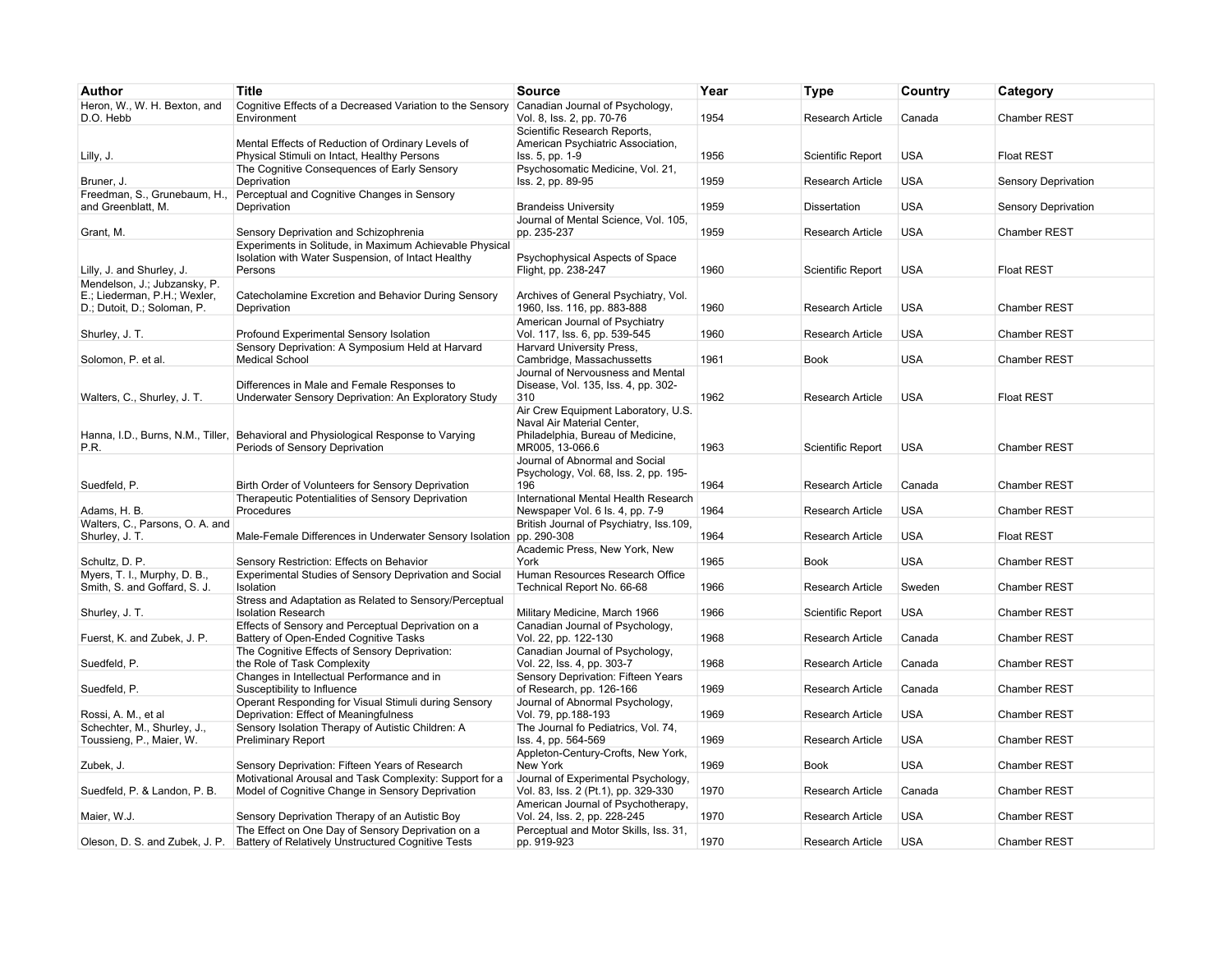| Author                                                            | <b>Title</b>                                                                                                                                            | <b>Source</b>                                                                                            | Year         | Type                                               | Country                  | Category                     |
|-------------------------------------------------------------------|---------------------------------------------------------------------------------------------------------------------------------------------------------|----------------------------------------------------------------------------------------------------------|--------------|----------------------------------------------------|--------------------------|------------------------------|
| Suedfeld, P.                                                      | Evanescence of Sensory Deprivation Effects: A Comment<br>on Oleson and Zubek's 'Effects of One Day of Sensory<br>Deprivation'                           | Perceptual and Motor Skills, Iss. 33,<br>pp. 753-754                                                     | 1971         | <b>Research Article</b>                            | Canada                   | <b>Chamber REST</b>          |
| Serafetinides, E.A., Shurley, J.<br>T., Brooks, R. and Gideon, W. | Electrophysiological Changes in Humans During                                                                                                           | Aerospace Medicine, Vol. 43, Iss. 4,                                                                     |              |                                                    |                          |                              |
| P.<br>Shore, E.                                                   | Peceptual Isolation<br>Sensory deprivation; Preconscious Processes<br>and Scientific Thinking                                                           | pp. 432-4<br>American Journal of Orthopsychiatry,<br>Vol. 41, Iss. 4, pp. 574-580.                       | 1971<br>1971 | <b>Research Article</b><br><b>Research Article</b> | <b>USA</b><br><b>USA</b> | Chamber REST<br>Chamber REST |
| Landon, P. B. & Suedfeld, P.                                      | Complex Cognitive Performance and Sensory<br>Deprivation: Completing the U-curve                                                                        | Perceptual and Motor Skills, Vol. 34,<br>Iss. 2, pp. 601-602                                             | 1972         | <b>Research Article</b>                            | Canada                   | Chamber REST                 |
| Carrerra, R. N.                                                   | Adams, H. B., Cooper, G. D., & Individual Differences in Behavioral Reactions of<br>Psychiatric Patients to Brief Partial Sensory Deprivation           | Perceptual and Motor Skills, Vol. 34,<br>pp. 199-217                                                     | 1972         | <b>Research Article</b>                            | <b>USA</b>               | Chamber REST                 |
| Suedfeld, P.                                                      | Social Isolation: A Case for Interdisciplinary Research                                                                                                 | Canadian<br>Psychologist, Iss. 15, pp. 1-15<br>Psychological Reports, Vol. 35, Iss.                      | 1974         | <b>Research Article</b>                            | Canada                   | Chamber REST                 |
| Levin, J and Brody, N.                                            | Information-deprivation and Creativity<br>The Benefits of Boredom: Sensory Deprivation                                                                  | 1, pp. 231-237<br>American Scientist, Vol. 63, pp. 60-                                                   | 1974         | <b>Research Article</b>                            | <b>USA</b>               | Chamber REST                 |
| Suedfeld, P.                                                      | Reconsidered                                                                                                                                            | 69<br>Canadian Psychological Review, Vol.                                                                | 1975         | Research Article                                   | Canada                   | Chamber REST                 |
| Suedfeld, P.                                                      | The Clinical Relevance of Reduced Sensory Stimulation<br>Inducing Belief Instability without a Persuasive Message:                                      | 16, pp. 88-103                                                                                           | 1975         | <b>Research Article</b>                            | Canada                   | Chamber REST                 |
| Tetlock, P. E. and Suedfeld, P.                                   | the Roles of Attitude Centrality, Individual Cognitive<br>Differences, and Sensory Deprivation<br>The Effects of Sensory Perceptual Isolation on Single | Canadian Journal of Behavioral<br>Science, Iss. 8, pp. 324-333<br>Psychophysiology, Vol. 13, Iss. 4, pp. | 1976         | <b>Research Article</b>                            | Canada                   | Chamber REST                 |
| Lloyd, A. and Shurley, J.                                         | Motor Unit Conditioning<br>Satiation and Sensory Deprivation Combined in Smoking                                                                        | 340-344                                                                                                  | 1976         | Research Article                                   | <b>USA</b>               | <b>Float REST</b>            |
| Best, J.A.                                                        | Therapy: Some Case Studies and Unexpected Side-<br>Effects                                                                                              | International Journal of Addiction,<br>Vol. 12, pp. 337-359                                              | 1977         | <b>Research Article</b>                            | Canada                   | Chamber REST                 |
| Suedfeld, P., and Hare, R.                                        | Sensory Deprivation in the Treatment of Snake Phobia:<br>Behavioral, Self-report, and Physiological Effects                                             | Behavioral Therapy, Vol. 8, Iss. 2,<br>pp. 240-250                                                       | 1977         | <b>Research Article</b>                            | Canada                   | Chamber REST                 |
| Rank, D., Suedfeld, P.                                            | Positive Reactions of Alcoholic Men to Sensory<br>Deprivation                                                                                           | International Journal of the<br>Addictions, Vol. 13, Iss. 5, pp. 807-<br>815                             | 1978         | <b>Research Article</b>                            | Canada                   | <b>Chamber REST</b>          |
| Welch, R.B.                                                       | Perceptual Modification: Adapting to Altered Sensory<br>Environments                                                                                    | Academic Press, New York, New<br>York                                                                    | 1978         | Book                                               | <b>USA</b>               | <b>Chamber REST</b>          |
| Suedfeld, P.                                                      | Restricted Environmental Stimulation: Research and<br><b>Clinical Applications</b>                                                                      | Wiley & sons, New York, New York<br>Journal of Developmental and                                         | 1980         | Book                                               | Canada                   | Float REST, Chamber REST     |
| Suedfeld, P. & Schwartz, G.                                       | Restricted Environmental Stimulation Therapy (REST) as<br>a Treatment for Autistic Children                                                             | Behavioral Pediatrics, Vol. 4, Iss. 3,<br>pp. 196-201                                                    | 1980         | <b>Research Article</b>                            | Canada                   | Chamber REST                 |
| Adams, H. B.                                                      | Effects of Reduced Stimulation on Institutionalized Adult<br>Patients                                                                                   | <b>Restricted Environmental</b><br>Stimulation: Research and Clinical<br>Applications, pp. 320-364       | 1980         | Research Article                                   | <b>USA</b>               | Chamber REST                 |
| Borrie R.A., Suedfeld P.                                          | Restricted Environmental Stimulation Therapy in a Weight<br><b>Reduction Program</b>                                                                    | Journal of Behavioral Medicine, Vol,<br>3, Iss. 2, pp. 147-161                                           | 1980         | <b>Research Article</b>                            | <b>USA</b>               | Chamber REST                 |
| Hood, R.W. Jr., Morris, R.J.                                      | Sensory Isolation and the Differential Elicitation of<br>Religious Imagery in Intrinsic and Extrinsic Persons                                           | Journal for the Scientific Study of<br>Religion, Vol. 20, Iss. 3, pp. 261 -<br>273                       | 1981         | Research Article                                   | <b>USA</b>               | Chamber REST                 |
| Suedfeld, P.                                                      | Behavioral Applications of the Restricted Environmental<br><b>Stimulation Technique</b>                                                                 | Social Psychology and Behavioral<br>Medicine, pp. 393-412                                                | 1982         | Research Article                                   | Canada                   | Float REST, Chamber REST     |
| Suedfeld, P., Roy, C., Landon,<br>P.B.                            | Restricted Enviornmental Stimulation Therapy in the<br>treatment of Essential Hypertension                                                              | Behavioral Research Therapy, Vol<br>20, Iss. 6, p. 553-559                                               | 1982         | Research Article                                   | Canada                   | <b>Float REST</b>            |
| Barabasz, A. F.                                                   | Restricted Environmental Stimulation and the<br>Enhancement of Hypnotizability: Pain, EEG Alpha, Skin<br>Conductance and Temperature Responses          | International Journal of Clinical and<br>Experimental Hypnosis, Vol. 30, pp.<br>147-166                  | 1982         | Research Article                                   | <b>USA</b>               | Chamber REST                 |
| Fine, T.; Turner, J.                                              | The Effects of Brief Restricted Environmental Stimulation<br>Therapy in the Treatment of Hypertension                                                   | Behavioral Therapist, Iss. 250, pp.<br>567-570                                                           | 1982         | Research Article                                   | <b>USA</b>               | <b>Float REST</b>            |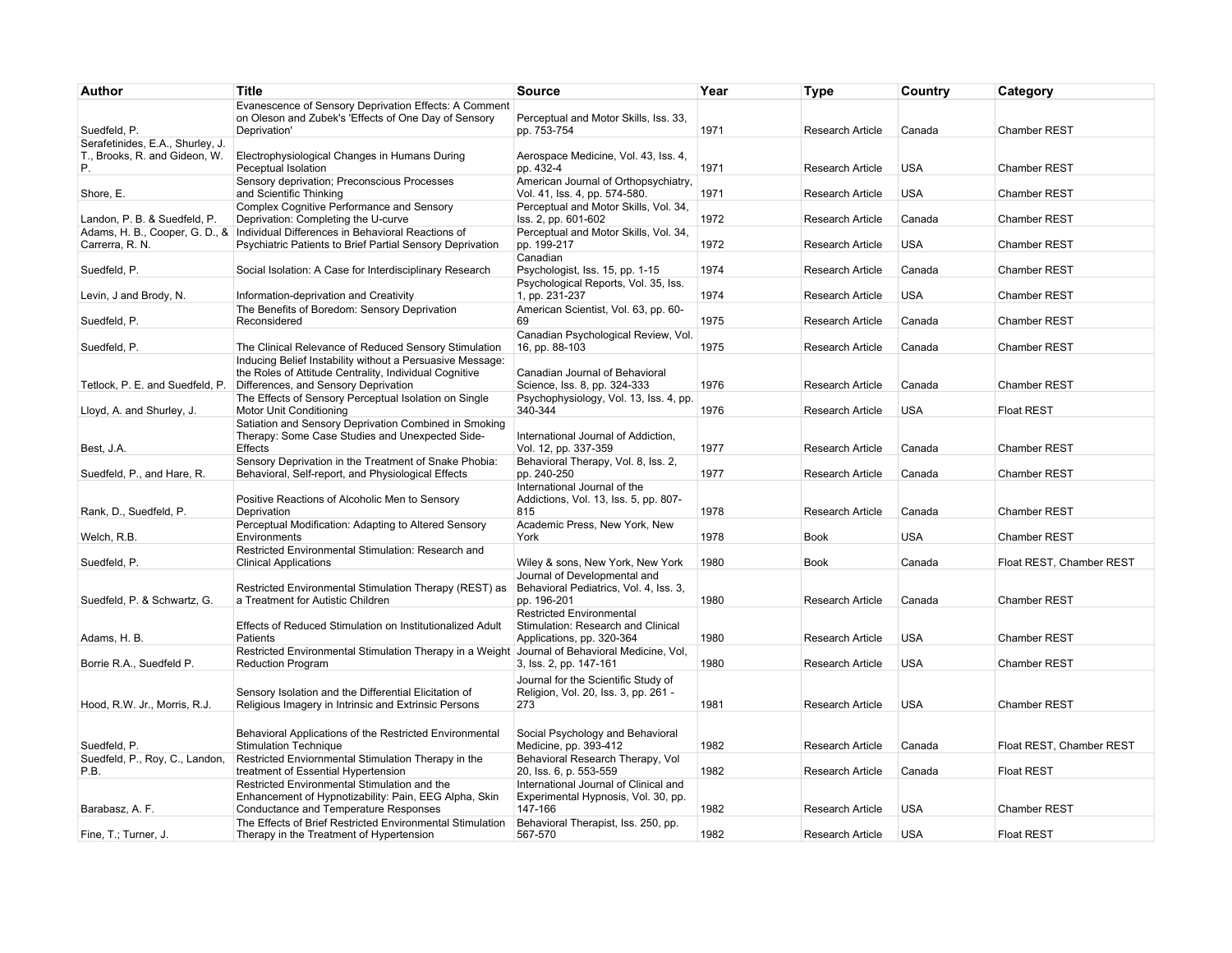| Author                           | <b>Title</b>                                                                                  | <b>Source</b>                                                                | Year | <b>Type</b>             | Country    | Category                 |
|----------------------------------|-----------------------------------------------------------------------------------------------|------------------------------------------------------------------------------|------|-------------------------|------------|--------------------------|
|                                  | The Use of Restricted Environmental Stimulation                                               |                                                                              |      |                         |            |                          |
| Kristeller, J., Schwartz, G.,    | Therapy (REST) in the Treatment of Essential                                                  | Behavior Research and Therapy,                                               |      |                         |            |                          |
| Black, H.                        | Hypertension: Two Case Studies                                                                | Vol. 20, Iss. 6, pp. 561-566                                                 | 1982 | <b>Research Article</b> | <b>USA</b> | Chamber REST             |
|                                  | Restricted Environmental Stimulation:                                                         | 1st International Conference on                                              |      |                         |            |                          |
| Suedfeld, P.                     | Technique/Therapy/Transcendence                                                               | REST and Self-Regulation, pp.1-16                                            | 1983 | Research Article        | Canada     | Float REST, Chamber REST |
|                                  |                                                                                               | Health Psychology, Iss. 1, pp. 337-                                          |      |                         |            |                          |
| Suedfeld, P. & Kristeller, J.L.  | Stimulus Reduction as a Technique in Health Psychology                                        | 357                                                                          | 1983 | Research Article        | Canada     | Chamber REST             |
| Suedfeld, P., Ballard, E. J. and | Water Immersion and Flotation: From Stress Experiment                                         | Journal of Environmental                                                     |      |                         |            |                          |
| Murphy, M.                       | to Stress Treatment                                                                           | Psychology, Iss. 3, pp. 147-155                                              | 1983 | <b>Research Article</b> | Canada     | <b>Float REST</b>        |
|                                  |                                                                                               | 1st International Conference on                                              |      |                         |            |                          |
|                                  | REST and Smoking Cessation in a Latin American                                                | REST and Self Regulation, pp. 152-                                           |      |                         |            |                          |
| Ramirez Monzon, C.               | Country                                                                                       | 166                                                                          | 1983 | Research Article        | Columbia   | Chamber REST             |
|                                  |                                                                                               | 1st International Conference on                                              |      |                         |            |                          |
| Barabasz, Arreed E.              | Effects of Brief and Long Term REST on Conformity of<br>Perception of Figure Inversion        | REST and Self Regulation, pp. 103-<br>108                                    | 1983 | <b>Research Article</b> | <b>USA</b> | <b>Chamber REST</b>      |
|                                  | The Application of Sensory Restriction Techniques in the                                      | 1st International Conference on                                              |      |                         |            |                          |
| Bross, M.                        | Studiy of Sensory Threshold Regulation                                                        | REST and Self-Regulation, pp. 62-75   1983                                   |      | <b>Research Article</b> | <b>USA</b> | Float REST, Chamber REST |
|                                  |                                                                                               | 1st International Conference on                                              |      |                         |            |                          |
| Bruno, J. J., Heilbronner, R.,   | The Use of Subjective Reports Rrom REST: Towards a                                            | <b>REST</b> and                                                              |      |                         |            |                          |
| Fine, T, H. & Turner, J. W.      | Developmental Systems Framework                                                               | Self-regulation, pp. 123-135                                                 | 1983 | Research Article        | <b>USA</b> | Float REST, Chamber REST |
|                                  |                                                                                               | 1st International Conference on                                              |      |                         |            |                          |
| Budzynski, T.H.                  | A Brain Lateralization Model for REST                                                         | <b>REST</b> and Self-Regulation                                              | 1983 | Research Article        | <b>USA</b> | <b>Chamber REST</b>      |
|                                  | Sensory Isolation used with Cognition Modification                                            |                                                                              |      |                         |            |                          |
|                                  | Training to Restore Medically Declared Unfit Persons to                                       | 1st International Conference on                                              |      |                         |            |                          |
|                                  | Duty and Reduce Absenteeism in City of Phoenix                                                | REST and Self-Regulation, pp.167-                                            |      |                         |            |                          |
| Cahn H.                          | Maintenance Workers                                                                           | 178                                                                          | 1983 | <b>Research Article</b> | <b>USA</b> | <b>Float REST</b>        |
|                                  | A Novel Application of Sensory Isolation: Tank Training to                                    | 1st International Conference on                                              |      |                         |            |                          |
|                                  | Reduce Sickness Abstenteeism in City of Phoenix                                               | REST and Self Regulation, pp. 167-                                           |      |                         |            |                          |
| Cahn, H.                         | Employees                                                                                     | 178                                                                          | 1983 | Research Article        | <b>USA</b> | <b>Float REST</b>        |
|                                  | Effectiveness of Isolation in the Reduction of Cigarette                                      | Military Medicine, Iss. 148, pp. 750-                                        |      |                         |            |                          |
| Deaton, J.E.                     | Smoking                                                                                       | 753                                                                          | 1983 | <b>Research Article</b> | <b>USA</b> | <b>Chamber REST</b>      |
|                                  | The Use of Restricted Environmental Stimulation                                               | 1st International Conference on                                              |      |                         |            |                          |
|                                  | Therapy (REST) in the Treatment of Essential                                                  | REST and Self-Regulation, pp.136-                                            |      |                         |            |                          |
| Fine T. & Turner J.W.            | Hypertension                                                                                  | 143                                                                          | 1983 | <b>Research Article</b> | <b>USA</b> | <b>Float REST</b>        |
|                                  | First International Conference on REST and Self-                                              | IRIS Publication, Medical College of                                         | 1983 |                         | <b>USA</b> | Float REST, Chamber REST |
| Fine, T.H. & Turner J.W.         | Regulation                                                                                    | Ohio, Toledo, Ohio                                                           |      | Book                    |            |                          |
| Francis W.D. & Stanley J.M.      | The Effects of Restricted Environmental<br>Stimulation on Physiological and Cognitive Indices | 1st International Conference on<br>REST and Self-Regulation, pp.40-49   1983 |      | Research Article        | <b>USA</b> | Float REST, Chamber REST |
|                                  | Naming an Unknown World: The Changes in Perceived                                             | 1st International Conference on                                              |      |                         |            |                          |
|                                  | Meaning in Voluntary Subjects after Repeated Use of the                                       | REST and Self-Regulation, pp. 109-                                           |      |                         |            |                          |
| Hunt, T.                         | "Isolation Tank" Flotation Environment                                                        | 122                                                                          | 1983 | Research Article        | <b>USA</b> | <b>Float REST</b>        |
|                                  |                                                                                               | 1st International Conference on                                              |      |                         |            |                          |
|                                  |                                                                                               | REST and Self-Regulation, pp. 201-                                           |      |                         |            |                          |
| Hunt, T. & Poznak, J.            | REST in a Comprehensive Holistic Health Center Facility                                       | 205                                                                          | 1983 | Research Article        | <b>USA</b> | Float REST, Chamber REST |
|                                  | A Preliminary Clinical Outcome Study on a Hospital                                            | 1st International Conference on                                              |      |                         |            |                          |
| Jacobs G.D., Kemp J.C.,          | Based Stress Management Program Utilizing Flotation                                           | REST and Self-Regulation, pp.179-                                            |      |                         |            |                          |
| Keane K.M.& Belden A.D.          | <b>REST Biofeedback</b>                                                                       | 185                                                                          | 1983 | <b>Research Article</b> | <b>USA</b> | <b>Float REST</b>        |
|                                  |                                                                                               | Journal of Developmental &                                                   |      |                         |            |                          |
|                                  | Restricted Environmental Stimulation Therapy (REST) as                                        | Behavioral Pediatrics, Iss.                                                  |      |                         |            |                          |
| Suedfeld, P., Schwartz, G.       | a Treatment for Autistic Children                                                             | September                                                                    | 1983 | <b>Research Article</b> | <b>USA</b> | Chamber REST             |
|                                  | Learning Studies for Higher Cognitive Levels in a Short-                                      | 1st International Conference on                                              |      |                         |            |                          |
| Taylor, T.                       | term Sensory Isolation Environment                                                            | REST and Self Regulation, pp. 76-85   1983                                   |      | <b>Research Article</b> | <b>USA</b> | <b>Float REST</b>        |
|                                  | The Effects of Flotation Restricted Environmental                                             |                                                                              |      |                         |            |                          |
|                                  | Stimulation Therapy on Learning: Subjective Evaluation                                        | 1st International Conference on                                              |      |                         |            |                          |
| Taylor, T.                       | and EEG Measurements                                                                          | REST and Self-Regulation, pp. 76-85 1983                                     |      | Research Article        | <b>USA</b> | <b>Float REST</b>        |
|                                  | Effects of Relaxation Associated with Brief Restricted                                        |                                                                              |      |                         |            |                          |
| Turner, J., Fine, T.             | Environmental Stimulation Therapy (REST) on Plasma<br>Cortisol, ACTH, and LH                  | Biofeedback Self Regulation, Vol. 8,<br>lss. 1, pp.115-126                   | 1983 | Research Article        | <b>USA</b> | <b>Float REST</b>        |
|                                  |                                                                                               | Biofeedback and Self-Regulation,                                             |      |                         |            |                          |
| Delmonte, M.M.                   | Psychological Responses During Meditation and REST                                            | Vol. 9 Iss. 2, pp. 181-200                                                   | 1984 | Research Article        | Ireland    | <b>Chamber REST</b>      |
|                                  |                                                                                               |                                                                              |      |                         |            |                          |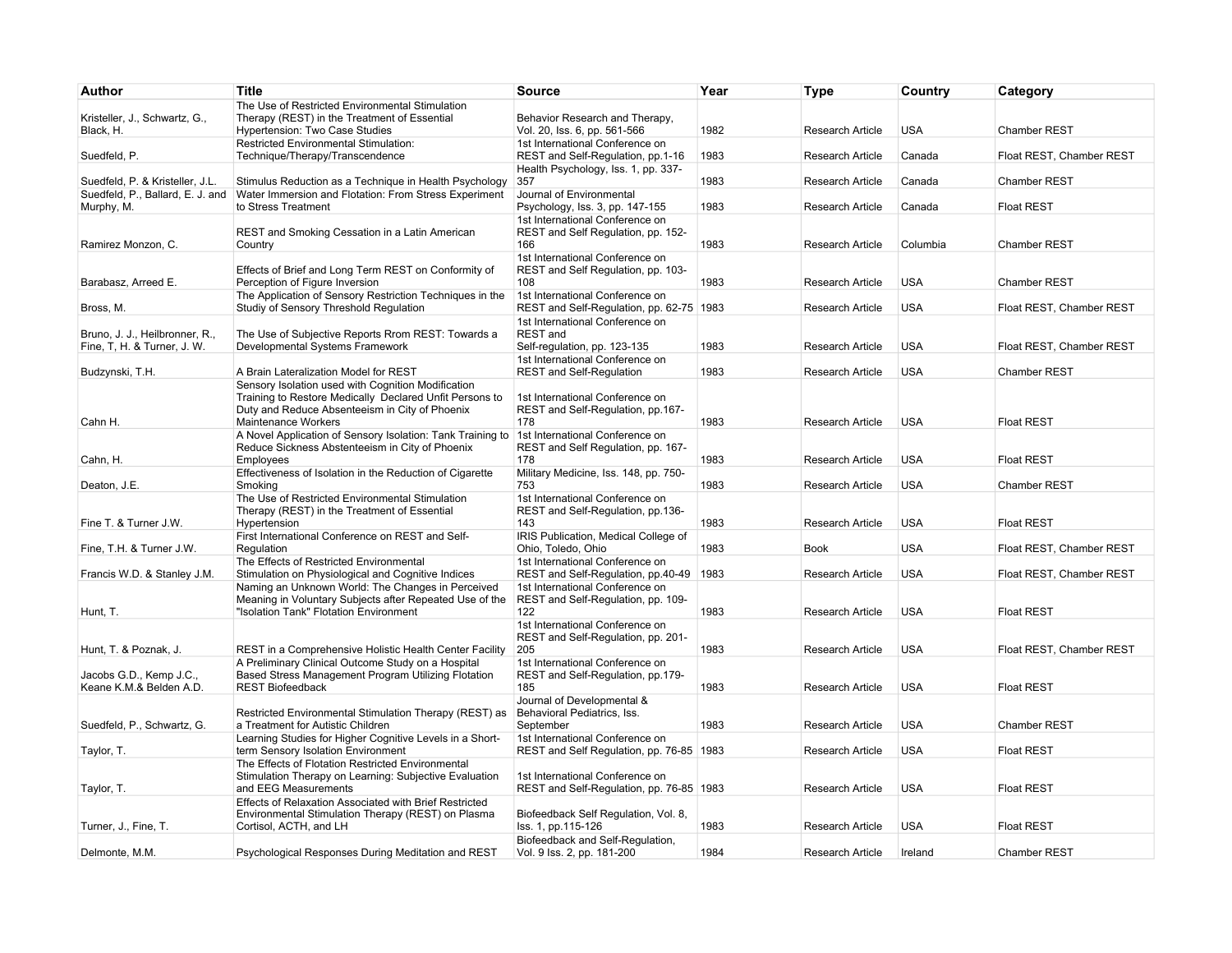| Author                                                              | <b>Title</b>                                                                                                                                                                                     | <b>Source</b>                                                                                | Year | Type                    | Country    | Category                 |
|---------------------------------------------------------------------|--------------------------------------------------------------------------------------------------------------------------------------------------------------------------------------------------|----------------------------------------------------------------------------------------------|------|-------------------------|------------|--------------------------|
| Jacobs, G., Stanley, J.M.,<br>Heilbronner, R.                       | The Effects of Short-Term Flotation REST on Relaxation:<br>A Controlled Study                                                                                                                    | Health Psychology, Vol. 3, Iss. 2, pp.<br>99-112                                             | 1984 | Research Article        | <b>USA</b> | <b>Float REST</b>        |
| Jacobs, G.D., Heilbronner, R.<br>L., Stanley, J.M.                  | The Effects of Short Term Flotation REST on Relaxation:<br>A Controlled Study                                                                                                                    | Health Psychol. Vol. 3, Iss. 2, pp. 99-<br>112                                               | 1984 | Research Article        | <b>USA</b> | <b>Float REST</b>        |
| Suedfeld, P.                                                        | REST Research: The Past Few Years & Perhaps the<br>Next Few                                                                                                                                      | 2nd International Conference on<br>REST, pp.1 - 21                                           | 1985 | Research Article        | Canada     | Float REST, Chamber REST |
| Baker, D.A.                                                         | The Effects of REST and Hemispheric Synchronization<br>Compared to the Effects of REST and Guided Imagery on 2nd International Conference on<br>the Enhancement of Creativity in Problem-Solving | REST, pp.122-126                                                                             | 1985 | Research Article        | <b>USA</b> | <b>Float REST</b>        |
| Barabasz, A.F. & Barabasz, M.                                       | Controlling Experimental and Situational Demand<br>Variables in Restricted Environmental Stimulation<br>Research                                                                                 | 2nd International Conference on<br>REST, pp. 110-121                                         | 1985 | <b>Research Article</b> | <b>USA</b> | <b>Chamber REST</b>      |
| Fine T.& Turner J.W.                                                | The Effect of Flotation REST on EMG Biofeedback and<br>Plasma Cortisol                                                                                                                           | 2nd International Conference on<br>REST. pp.148-155                                          | 1985 | <b>Research Article</b> | <b>USA</b> | <b>Float REST</b>        |
| Fine, T.; Turner, J.                                                | Rest-assisted Relaxation and Chronic Pain                                                                                                                                                        | Health and Clinical Psychology                                                               | 1985 | Research Article        | <b>USA</b> | <b>Float REST</b>        |
|                                                                     | 2nd International Conference on REST and Self-                                                                                                                                                   | IRIS Publication, Medical College of                                                         |      |                         |            |                          |
| Fine, T.H. & Turner J.W.                                            | Regulation                                                                                                                                                                                       | Ohio, Toledo, Ohio                                                                           | 1985 | <b>Book</b>             | <b>USA</b> | Float REST, Chamber REST |
| Mahoney, M.J.                                                       | REST and Change: Reflections on Process Research                                                                                                                                                 | 2nd International Conference on<br>REST, pp. 49-58                                           | 1985 | <b>Research Article</b> | <b>USA</b> | <b>Chamber REST</b>      |
| Schwartz, G.                                                        | Integrating Modern Physics, Psychobiology and REST: an<br>Amusing Synthesis Derived from Systems Theory                                                                                          | 2nd International Conference on<br>REST, pp. 22-48                                           | 1985 | Research Article        | <b>USA</b> | <b>Chamber REST</b>      |
| Stanley J., Mahoney M., &<br>Reppert S.                             | REST and the Enhancement of Sports Performance: A<br>Panel Presentation and Discussion                                                                                                           | 2nd International Conference on<br>REST, pp.168-183                                          | 1985 | Research Article        | <b>USA</b> | <b>Float REST</b>        |
| Suedfeld, P., Ballard, E. J.,<br>Baker-Brown, G. & Borrie, R.<br>А. | Flow of Consciousness in Restricted Environmental<br>Stimulation                                                                                                                                 | Imagination. Cognition and<br>Personality, Vol. 5, Iss. 3,<br>pp. 219-230                    | 1986 | <b>Research Article</b> | Canada     | Float REST, Chamber REST |
| Forgays, D. Belinson, M.                                            | Is Floatation Isolation a Relaxing Environment?                                                                                                                                                  | Journal of Environmental<br>Psychology, Vol. 6, Iss. 1, pp. 19-34                            | 1986 | Research Article        | <b>USA</b> | <b>Float REST</b>        |
| Suedfed, P., Metcalfem J.,<br>Bluck, S.                             | Enhancement of Scientific Creativity by Floatation REST<br>(Restricted Environmental Stimulation Therapy)                                                                                        | Journal of Environmental<br>Psychology, Vol. 7, Iss. 3, pp. 219-<br>231                      | 1987 | <b>Research Article</b> | Canada     | <b>Float REST</b>        |
| Suedfeld, P. & Baker Brown,<br>G.                                   | Restricted Environmental Stimulation Therapy of<br>Smoking: A Parametric Study                                                                                                                   | Addictive Behaviors, Vol. 12, Iss. 3,<br>pp. 263-267                                         | 1987 | Research Article        | Canada     | Chamber REST             |
| Suedfeld, P., Metcalfe, J. &<br>Bluck, S.                           | Enhancement of Scientific Creativity by Flotation REST<br>(Restricted Environmental Stimulation Technique)                                                                                       | Journal of Environmental<br>Psychology, Vol. 1987, Iss. 7, pp.<br>219-231                    | 1987 | <b>Research Article</b> | Canada     | <b>Float REST</b>        |
| Suedfeld, P.; Mocellin, J.                                          | The "Sensed Presence" in Unusual Environments                                                                                                                                                    | Environment and Behavior, Vol. 19,<br>No. 1, pp. 33-52                                       | 1987 | Research Article        | Canada     | Isolation                |
| Forgays, D.G.                                                       | Flotation REST as a Smoking Intervention                                                                                                                                                         | Addictive Behaviors, Vol. 12, 1987,<br>pp. 85-90                                             | 1987 | Research Article        | <b>USA</b> | <b>Float REST</b>        |
| Lee, A. B. & Hewitt, J.                                             | Using Visual Imagery in a Flotation Tank to Improve<br>Gymnastic Performance and Reduce Physical Symptoms                                                                                        | International Journal of Sport<br>Psychology, Iss. 18, pp. 223-230                           | 1987 | Research Article        |            | <b>Float REST</b>        |
| Adams, H. B.                                                        | Studies in REST III: REST, Arousability and the Nature of<br>Alcohol and Substance Abuse                                                                                                         | Journal of Substance Abuse<br>Treatment, Vol. 5, pp. 77-81                                   | 1988 | Research Article        | <b>USA</b> | Chamber REST             |
| Cooper, G.D., Adams, H.B., &<br>Scott, J.C.                         | Studies in REST I: Reduced Environmental Stimulation<br>Therapy and Reduced Alcohol Consumption                                                                                                  | Journal of Substance Abuse<br>Treatment, Vol. 5, Iss. 2, pp. 61-68                           | 1988 | Research Article        | <b>USA</b> | <b>Chamber REST</b>      |
| Suedfeld, P., Ramirez, C.E.,<br>Remick, R.A., Fleming, J.A.         | Reduction of Post-ECT Memory Complaints through Brief,<br>Partial Restricted Environmental Stimulation (REST)                                                                                    | Prog Neuropsychopharmacol Biol<br>Psychiatry, Vol. 13, Iss. 5, pp. 693-<br>700               | 1989 | Research Article        | Canada     | Chamber REST             |
| Barabasz, A.F., Barabasz, M.                                        | <b>Effects of Restricted Environmental Stimulation:</b><br>Enhancement of Hypnotizability for Experimental and<br>Chronic Pain Control                                                           | International Journal of Clinical &<br>Experimental Hypnosis: Vol. 37 lss.<br>3, pp. 217-231 | 1989 | Research Article        | <b>USA</b> | Chamber REST             |
| Turner J., Fine T, Ewy G,<br>Sershon P, Freundlich T.               | The Presence or Absence of Light During Flotation<br>Restricted Environmental Stimulation: Effects on Plasma<br>Cortisol, Blood Pressure, and Mood                                               | Biofeedback and Self-Regulation,<br>Vol. 14, Iss. 4, pp. 291-300                             | 1989 | Research Article        | <b>USA</b> | <b>Float REST</b>        |
|                                                                     | Enhancing the Creativity of Psychologists Through                                                                                                                                                | <b>Restricted Environmental</b><br>Stimulation: Research and                                 |      |                         |            |                          |
| Metcalfe, J. & Suedfeld, P.                                         | <b>Flotation REST</b>                                                                                                                                                                            | Commentary, pp. 204-212                                                                      | 1990 | Research Article        | Canada     | <b>Float REST</b>        |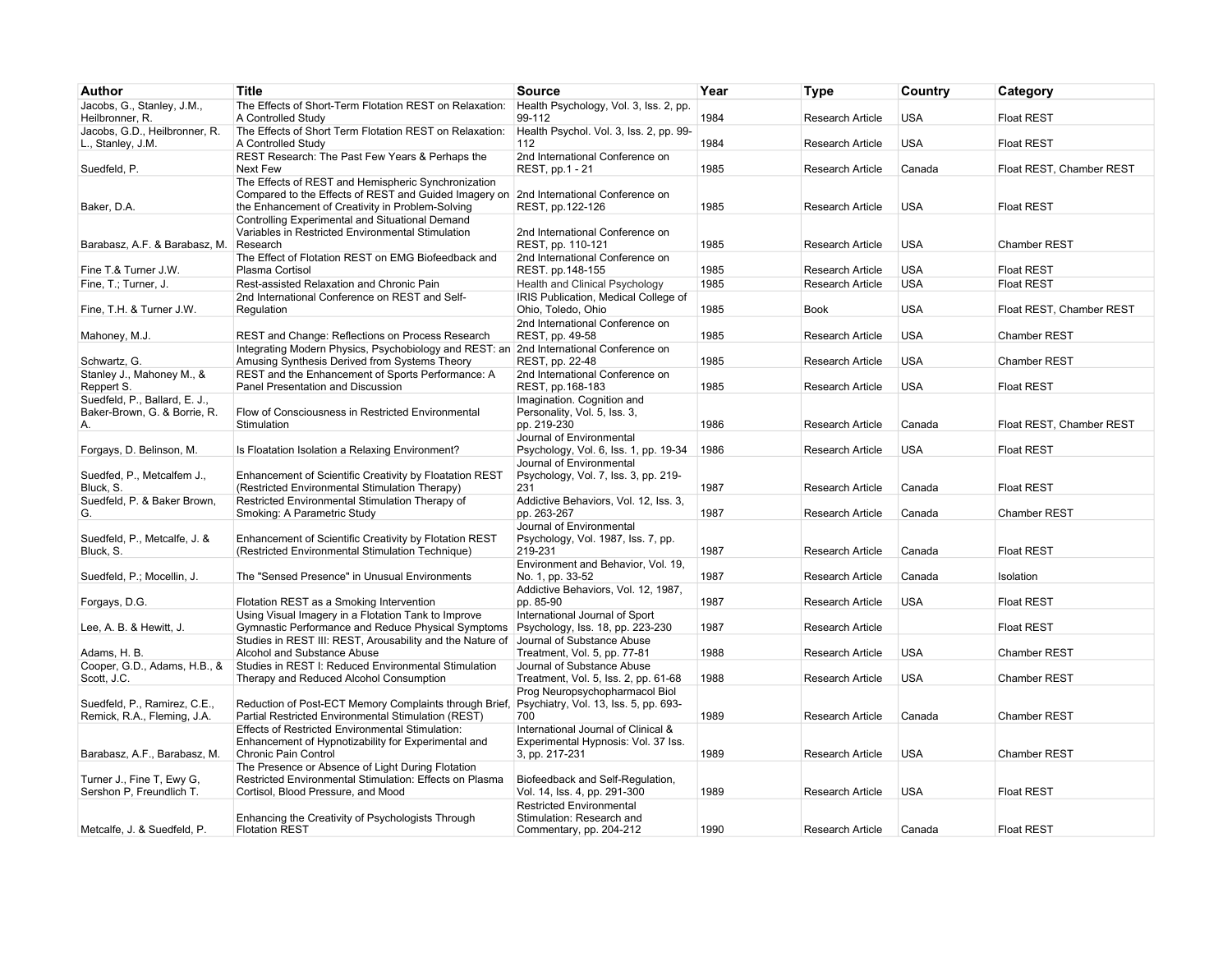| Author                                                                                   | <b>Title</b>                                                                                                                                   | <b>Source</b>                                                                           | Year | Type                    | Country    | Category                 |
|------------------------------------------------------------------------------------------|------------------------------------------------------------------------------------------------------------------------------------------------|-----------------------------------------------------------------------------------------|------|-------------------------|------------|--------------------------|
| Pudvah, M.B. & Rzewnicki, R.                                                             | Six Months in the Tank: The Long-Term Effects of<br>Flotation Isolation on State Anxiety, Hostility and<br>Depression                          | <b>Restricted Environmental</b><br>Stimulation: Research and<br>Commentary, pp. 79-85   | 1990 | <b>Research Article</b> | Canada     | <b>Float REST</b>        |
|                                                                                          |                                                                                                                                                | <b>Restricted Environmental</b>                                                         |      |                         |            |                          |
| Ramirez, C.E., Suedfeld, P.,<br>Remick, R.A. & Fleming, J.A.E. Electroconvulsive Therapy | Potential Beneficial Effect of REST on Patients with                                                                                           | Stimulation: Research and<br>Commentary, pp. 188-195                                    | 1990 | <b>Research Article</b> | Canada     | <b>Chamber REST</b>      |
| Rzewnicki, R., Wallbaum, A.B.<br>C., Steel, H. & Suedfeld, P.                            | REST for Muscle Contraction Headaches: A Comparison<br>of Two REST Environments Combined with Progressive<br><b>Muscle Relaxation Training</b> | <b>Restricted Environmental</b><br>Stimulation: Research and<br>Commentary, pp. 245-254 | 1990 | <b>Research Article</b> | Canada     | <b>Float REST</b>        |
| Suedfeld, P.                                                                             | Distress, No Stress, Anti-Stress, Eustress: Where Does<br><b>REST Fit In?</b>                                                                  | <b>Restricted Environmental</b><br>Stimulation: Research and<br>Commentary pp. 2-9      | 1990 | <b>Research Article</b> | Canada     | Float REST, Chamber REST |
|                                                                                          | Restricted Environmental Stimulation and Smoking                                                                                               | The International Journal of the                                                        |      |                         |            |                          |
| Suedfeld, P.                                                                             | Cessation: A 15-Year Progress Report                                                                                                           | Addictions, Vol. 25, Iss. 8, pp. 861-88   1990                                          |      | <b>Research Article</b> | Canada     | Float REST, Chamber REST |
| Suedfeld, P. & Bruno, T.                                                                 | Flotation REST and Imagery in the Improvement of<br>Athletic Performance                                                                       | Journal of Sport and Exercise<br>Psychology, Vol. 12, Iss. 1, pp. 87-92   1990          |      | <b>Research Article</b> | Canada     | <b>Float REST</b>        |
| Suedfeld, P., Turner, J.W. &<br>Fine, T.H.                                               | Restricted Environmental Stimulation: Theoretical and<br><b>Empirical Developments in Flotation REST</b>                                       | Springer-Verlag, New York, New<br>York                                                  | 1990 | Book                    | Canada     | Float REST, Chamber REST |
|                                                                                          |                                                                                                                                                | <b>Restricted Environmental</b>                                                         |      |                         |            |                          |
|                                                                                          |                                                                                                                                                | Stimulation: Theoretical and<br><b>Empirical Developments in Flotation</b>              |      |                         |            |                          |
| Suedfeld, P.; Mocellin, J.                                                               | Levels of Sensation Seeking in Polar Groups                                                                                                    | REST, pp. 94-101                                                                        | 1990 | <b>Research Article</b> | Canada     | Long term isolation      |
| Norlander, T., Bergman, H. &                                                             | Effects of Flotation REST on Creative Problem Solving                                                                                          | Journal of Environmental                                                                |      |                         |            |                          |
| Archer, T.                                                                               | and Originality                                                                                                                                | Psychology, Iss. 18, pp. 399-408<br><b>Restricted Environmental</b>                     | 1990 | Research Article        | Sweden     | <b>Float REST</b>        |
|                                                                                          |                                                                                                                                                | Stimulation: Research and                                                               |      |                         |            |                          |
| Adams, H.B.                                                                              | The Incredible History of REST Technology                                                                                                      | Commentary, pp. 11 -28                                                                  | 1990 | Research Article        | <b>USA</b> | Chamber REST             |
|                                                                                          | The Use of REST in the Enhancement of Sports                                                                                                   | <b>Restricted Environmental</b><br>Stimulation: Research and                            |      |                         |            |                          |
| Baker, D.A.                                                                              | Performance-Tennis                                                                                                                             | Commentary, pp. 181-187                                                                 | 1990 | Research Article        | <b>USA</b> | <b>Float REST</b>        |
|                                                                                          |                                                                                                                                                | <b>Restricted Environmental</b>                                                         |      |                         |            |                          |
| Barabasz M., O'Neill M. &<br>Scoggin, G.                                                 | The Physiological Panic Button: New Data                                                                                                       | Stimulation: Research and<br>Commentary, pp. 112-119                                    | 1990 | <b>Research Article</b> | <b>USA</b> | Chamber REST             |
|                                                                                          |                                                                                                                                                | <b>Restricted Environmental</b>                                                         |      |                         |            |                          |
|                                                                                          |                                                                                                                                                | Stimulation: Theoretical and                                                            |      |                         |            |                          |
| Barabasz, A.F., Barabasz, M.                                                             | Effects of Chamber REST on Hypnotizability and Chronic<br>Pain                                                                                 | <b>Empirical Developments in Flotation</b><br>REST, pp. 213-228                         | 1990 | <b>Research Article</b> | <b>USA</b> | Chamber REST             |
|                                                                                          | The Use of Restricted Environmental Stimulation Therapy                                                                                        | International Journal on Addiction,                                                     |      |                         |            |                          |
| Borrie, R.A.                                                                             | in Treating Addictive Behaviors                                                                                                                | Vol. 25, Iss. 7A-8A, pp. 995-1015                                                       | 1990 | <b>Research Article</b> | <b>USA</b> | <b>Float REST</b>        |
|                                                                                          |                                                                                                                                                | <b>Restricted Environmental</b><br>Stimulation: Theoretical and                         |      |                         |            |                          |
|                                                                                          | Development of the Guided Float: The Use of Ericksonian                                                                                        | Empirical Developments in Flotation                                                     |      |                         |            |                          |
| Borrie, R.A.                                                                             | <b>Hypnosis in Flotation REST</b>                                                                                                              | REST, pp. 158-173                                                                       | 1990 | Research Article        | <b>USA</b> | <b>Float REST</b>        |
|                                                                                          |                                                                                                                                                | <b>Restricted Environmental</b><br>Stimulation: Theoretical and                         |      |                         |            |                          |
|                                                                                          | A Cybernetic Model of Restricted Environmental                                                                                                 | Empirical Developments in Flotation                                                     |      |                         |            |                          |
| Bross, M.                                                                                | <b>Stimulation Effects</b>                                                                                                                     | REST, pp. 31-41                                                                         | 1990 | Research Article        | <b>USA</b> | Float REST, Chamber REST |
|                                                                                          |                                                                                                                                                | <b>Restricted Environmental</b><br>Stimulation: Theoretical and                         |      |                         |            |                          |
|                                                                                          | A Comparison of Temporal and Spatial Visual Accuity in                                                                                         | <b>Empirical Developments in Flotation</b>                                              |      |                         |            |                          |
| Bross, M., Harsh, M., Reiss, J.                                                          | Response to Monocular Occlusion                                                                                                                | REST, pp. 102-101                                                                       | 1990 | Research Article        | <b>USA</b> | Sensory Isolation        |
|                                                                                          |                                                                                                                                                | <b>Restricted Environmental</b><br>Stimulation: Theoretical and                         |      |                         |            |                          |
|                                                                                          |                                                                                                                                                | <b>Empirical Developments in Flotation</b>                                              |      |                         |            |                          |
| Budzynski T.H.                                                                           | Hemespheric Asymmetry and REST                                                                                                                 | REST, pp. 2-21                                                                          | 1990 | Research Article        | <b>USA</b> | Chamber REST             |
|                                                                                          | Data vs Drama: Introductory Psychology Textbook's View                                                                                         | <b>Restricted Environmental</b><br>Stimulation: Research and                            |      |                         |            |                          |
| Coren, S., Suedfeld P.                                                                   | of REST Research                                                                                                                               | Commentary pp. 62-69                                                                    | 1990 | <b>Research Article</b> | <b>USA</b> | Float REST, Chamber REST |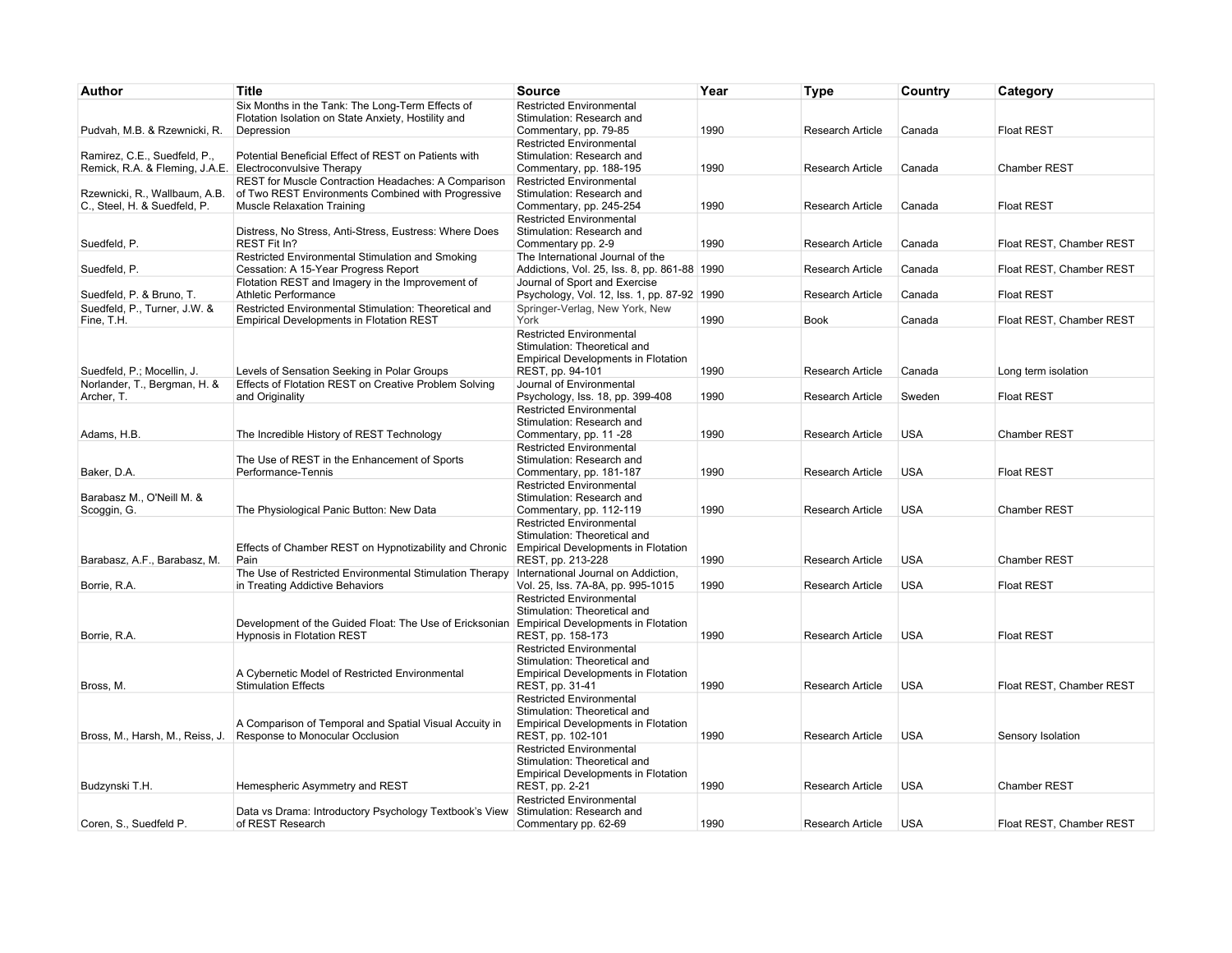| Author                                  | <b>Title</b>                                                                                                          | <b>Source</b>                                                                           | Year | <b>Type</b>             | Country    | Category                 |
|-----------------------------------------|-----------------------------------------------------------------------------------------------------------------------|-----------------------------------------------------------------------------------------|------|-------------------------|------------|--------------------------|
| Ewy, G., Sershon, P.,<br>Freundlich, T. | The Presence or Absence of Light in the REST<br>Experience: Effects on Plasma Cortisol, Blood Pressure<br>and Mood    | <b>Restricted Environmental</b><br>Stimulation: Research and<br>Commentary, pp. 120-133 | 1990 | <b>Research Article</b> | <b>USA</b> | <b>Float REST</b>        |
|                                         | Restricted Environmental Stimulation: Research and                                                                    | IRIS Publication, Medical College of                                                    |      |                         |            |                          |
| Fine, T.H. & Turner J.W.                | Commentary                                                                                                            | Ohio, Toledo, Ohio                                                                      | 1990 | <b>Book</b>             | <b>USA</b> | Float REST, Chamber REST |
|                                         | Goldstein, D.D. & Jessen, W.E. Flotation Effect on Premenstrual Syndrome                                              | <b>Restricted Environmental</b><br>Stimulation: Research and<br>Commentary, pp. 260-266 | 1990 | <b>Research Article</b> | <b>USA</b> | <b>Float REST</b>        |
|                                         |                                                                                                                       | <b>Restricted Environmental</b>                                                         |      |                         |            |                          |
| Grunberg,, N.E.                         | Potential Applications of Restricted Environmental<br>Stimulus Therapy in Behavioral Health                           | Stimulation: Research and<br>Commentary, pp. 36-50                                      | 1990 | Research Article        | <b>USA</b> | Float REST, Chamber REST |
|                                         | The Critical Role of Personality and Organizational                                                                   | <b>Restricted Environmental</b>                                                         |      |                         |            |                          |
|                                         | Factors as Determinants of Reactions to Restricted and                                                                | Stimulation: Research and                                                               |      |                         |            |                          |
| Helmreich, R.L.                         | <b>Stressful Environments</b>                                                                                         | Commentary pp. 51-61                                                                    | 1990 | Research Article        | <b>USA</b> | Long term isolation      |
|                                         |                                                                                                                       | <b>Restricted Environmental</b><br>Stimulation: Theoretical and                         |      |                         |            |                          |
|                                         | Body-Centered Therapies: A Holographic Paradigm for                                                                   | <b>Empirical Developments in Flotation</b>                                              |      |                         |            |                          |
| Hunt, T.                                | <b>Understanding REST</b>                                                                                             | REST, pp. 56-70                                                                         | 1990 | Research Article        | <b>USA</b> | <b>Chamber REST</b>      |
|                                         |                                                                                                                       | <b>Restricted Environmental</b>                                                         |      |                         |            |                          |
|                                         |                                                                                                                       | Stimulation: Reseach and                                                                |      |                         |            |                          |
| Jessen, W. E.                           | In-tank Floatation Therapy                                                                                            | Commentary, pp. 152-157<br>Restricted Environmental                                     | 1990 | Research Article        | <b>USA</b> | <b>Float REST</b>        |
|                                         |                                                                                                                       | Stimulation: Theoretical and                                                            |      |                         |            |                          |
|                                         |                                                                                                                       | <b>Empirical Developments in Flotation</b>                                              |      |                         |            |                          |
| Jessen, W. E.                           | Specific Odors and Flotation                                                                                          | REST, pp. 134-135                                                                       | 1990 | Research Article        | <b>USA</b> | <b>Float REST</b>        |
|                                         |                                                                                                                       | <b>Restricted Environmental</b>                                                         |      |                         |            |                          |
| Kaplan, G. and Barabasz, A.             | Enhancing Hypnotizability: Differential Effects of Flotation<br>REST and Progressive Muscle Relaxation                | Stimulation: Research and<br>Commentary, pp. 229-244                                    | 1990 | Research Article        | <b>USA</b> | <b>Float REST</b>        |
|                                         |                                                                                                                       | <b>Restricted Environmental</b>                                                         |      |                         |            |                          |
|                                         | Replication of a Clinical Outcome Study on a Hospital-                                                                | Stimulation: Theoretical and                                                            |      |                         |            |                          |
| Koula, G., Kemp, J., Keane, K.,         | Based Stress Management and Behavioral Medicine                                                                       | <b>Empirical Developments in Flotation</b>                                              |      |                         |            |                          |
| and Belden, A.                          | Program Utilizing Flotation REST and Biofeedback                                                                      | REST, pp. 202-209                                                                       | 1990 | Research Article        | <b>USA</b> | <b>Float REST</b>        |
| Malowitz, R., Tortora, T. &             | Effects of Floating in a Saturated Epsom Salts Solution<br>Disinfected with Bromine on the Aerobic Microbial Flora of | Restricted Environmental<br>Stimulation: Research and                                   |      |                         |            |                          |
| Lehmann, C.A.                           | the Skin                                                                                                              | Commentary, pp. 139-150                                                                 | 1990 | Research Article        | <b>USA</b> | <b>Float REST</b>        |
| McAleney, P. J., Barabasz, A.           | Effects of Flotation Restricted Environmental Stimulation                                                             | Perceptual and Motor Skills, Vol. 71,                                                   |      |                         |            |                          |
| & Barabasz, M.                          | on Intercollegiate Tennis Performance                                                                                 | Iss. 3, pp.1023-1028                                                                    | 1990 | Research Article        | <b>USA</b> | <b>Float REST</b>        |
|                                         |                                                                                                                       | <b>Restricted Environmental</b>                                                         |      |                         |            |                          |
| McGrady, A.                             | Psychophysiological Regulation of Blood Pressure                                                                      | Stimulation: Research and<br>Commentary, pp. 29-35                                      | 1990 | Research Article        | <b>USA</b> | <b>Float REST</b>        |
|                                         |                                                                                                                       | <b>Restricted Environmental</b>                                                         |      |                         |            |                          |
| Melchiori, L.G. & Barabasz, A.          | Effects of Flotation REST on Simulated Instrument Flight                                                              | Stimulation: Research and                                                               |      |                         |            |                          |
| F.                                      | Performance                                                                                                           | Commentary, pp. 196-203                                                                 | 1990 | Research Article        | <b>USA</b> | <b>Float REST</b>        |
|                                         |                                                                                                                       | <b>Restricted Environmental</b>                                                         |      |                         |            |                          |
| Mereday, C., Lehman, C. &<br>Borrie, R. | Flotation For The Management of Rheumatoid Arthritis                                                                  | Stimulation: Research and<br>Commentary, pp. 255-259                                    | 1990 | Research Article        | <b>USA</b> | <b>Float REST</b>        |
|                                         |                                                                                                                       | <b>Restricted Environmental</b>                                                         |      |                         |            |                          |
|                                         | Effects of Restricted Environmental Stimulation on                                                                    | Stimulation: Research and                                                               |      |                         |            |                          |
| Miller, M.F. & Barabasz, M.             | <b>Inversion Perception</b>                                                                                           | Commentary, pp. 86 - 93                                                                 | 1990 | Research Article        | <b>USA</b> | <b>Float REST</b>        |
|                                         |                                                                                                                       | <b>Restricted Environmental</b><br>Stimulation: Theoretical and                         |      |                         |            |                          |
|                                         | Floatation REST and Information Processing: A Reaction-                                                               | <b>Empirical Developments in Flotation</b>                                              |      |                         |            |                          |
| O'Leary, D., Heilbronner, R.            | Time Study                                                                                                            | REST, pp. 113-124                                                                       | 1990 | Research Article        | <b>USA</b> | <b>Float REST</b>        |
|                                         |                                                                                                                       | <b>Restricted Environmental</b>                                                         |      |                         |            |                          |
|                                         |                                                                                                                       | Stimulation: Theoretical and                                                            |      |                         |            |                          |
| Turner J.W. & Fine T.H.                 | Hormonal Changes Associated with Restricted<br><b>Environmental Stimulation Therapy</b>                               | <b>Empirical Developments in Flotation</b>                                              | 1990 | Research Article        | <b>USA</b> | <b>Float REST</b>        |
|                                         |                                                                                                                       | REST, pp. 71-92<br><b>Restricted Environmental</b>                                      |      |                         |            |                          |
|                                         | Restricted Environmental Stimulation Influences Plasma                                                                | Stimulation: Research and                                                               |      |                         |            |                          |
| Turner, J., Fine, T.                    | Cortisol Levels and Their Variability                                                                                 | Commentary, pp. 71-78                                                                   | 1990 | Research Article        | <b>USA</b> | <b>Float REST</b>        |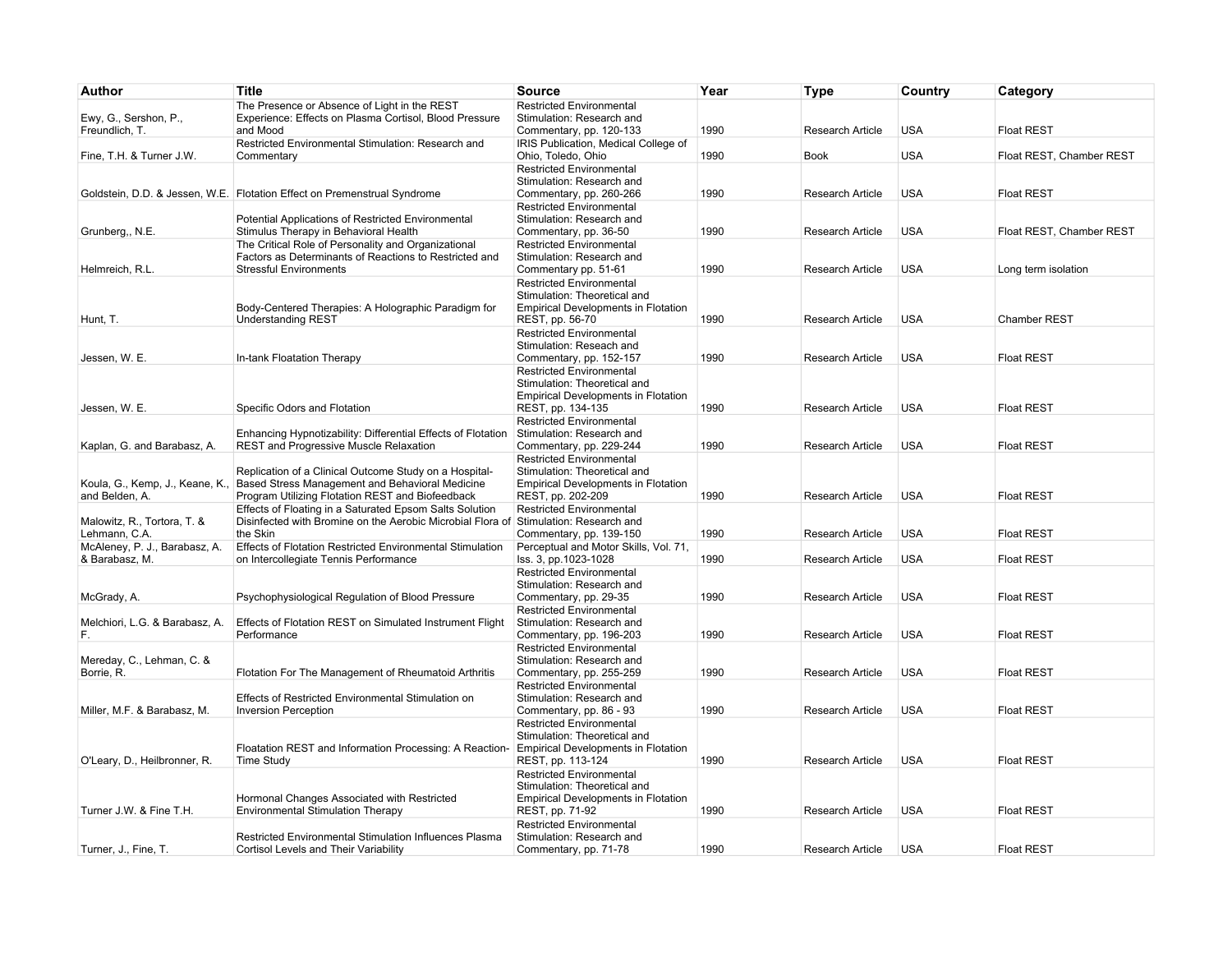| Author                                                      | <b>Title</b>                                                                                                                                                       | <b>Source</b>                                                                                                                    | Year | <b>Type</b>             | Country    | Category                   |
|-------------------------------------------------------------|--------------------------------------------------------------------------------------------------------------------------------------------------------------------|----------------------------------------------------------------------------------------------------------------------------------|------|-------------------------|------------|----------------------------|
| Turner, J., Fine, T., McGrady,<br>A., Higgins, J.           | Effects of Biobehaviorally Assisted Relaxation Therapy on<br>Blood Pressure and Hormone Levels and Their Variation<br>in Normotensives and Essential Hypertensives | Restricted Environmental<br>Stimulation: Theoretical and<br><b>Empirical Developments in Flotation</b><br>REST, pp. 184-201      | 1990 | Research Article        | <b>USA</b> | <b>Float REST</b>          |
| Wickramsekera, I.                                           | The Common Therapeautic Elements and Procedural<br>Components in Self-Hypnosis and other Stress Reduction<br>Techniques                                            | <b>Restricted Environmental</b><br>Stimulation: Theoretical and<br><b>Empirical Developments in Flotation</b><br>REST, pp. 42-55 | 1990 | Research Article        | <b>USA</b> | Chamber REST               |
| Mahoney M.J.                                                | Applications of Flotation REST in Personal Development                                                                                                             | <b>Restricted Environmental</b><br>Stimulation: Research and<br>Commentary, pp. 174-180                                          | 1990 | Research Article        |            | <b>Float REST</b>          |
| Tikalsky, F.D.                                              | Restricted Environmental Stimulation, Relaxation<br>Therapy, Social Support and Mental Imagery as a<br>Treatment Regimen in Breast Cancer                          | <b>Restricted Environmental</b><br>Stimulation: Research and<br>Commentary, pp 267-271                                           | 1990 | Research Article        |            | Float REST, Chamber REST   |
| Wallbaum, A.B., Rzewnicki, R.<br>Steele, H., Suedfeld, P.   | Progressive Muscle Relaxation and Restricted<br>Environmental Stimulation Therapy for Chronic Tension<br>Headache: A Pilot Study                                   | International Journal of<br>Psychosomatics. Vol. 38, lss. 1-4,<br>pp. 33-9                                                       | 1991 | Research Article        | Canada     | <b>Float REST</b>          |
| Roy, C.                                                     | The Clinical Application of Restricted Environmental<br>Stimulation Therapy (REST): Observations of a<br>Psychiatrist                                              | The British Journal of Psychiatry,<br>Vol. 159, Iss. 4, pp. 592-593                                                              | 1991 | Research Article        | UK         | <b>Chamber REST</b>        |
| Forgays, D.G., Forgays, D.K.,<br>Pudvah, M., and Wright, D. | A Direct Comparison of the "Wet" and "Dry" Flotation<br>Environments                                                                                               | Journal of Environmental<br>Psychology, Vol. 11, Iss. 12, pp. 179-<br>187                                                        | 1991 | Research Article        | <b>USA</b> | Float REST, Dry Float REST |
| Wagaman, J.D., Barabasz, A.<br>F., Barabasz, M.             | Flotation Rest and Imagery in the Improvement of<br>Collegiate Basketball Performance                                                                              | Perceptual and Motor Skills, Vol. 72,<br>Iss. 1, pp. 119-122<br>Journal of Environmental                                         | 1991 | Research Article        | <b>USA</b> | <b>Float REST</b>          |
| Forgays, Donald G.; Forgays,<br>Deborah K.                  | Creativity Enhancement Through Floatation Isolation                                                                                                                | Psychology, Vol. 12, Iss. 4, pp. 329-<br>335<br>The Mosaic of Contemporary                                                       | 1992 | Research Article        | <b>USA</b> | <b>Float REST</b>          |
| Shurley, J. T.                                              | Sensory Deprivation and Sensory Isolation Research, and<br>Political Torture: A 35-year Critical Retrospective                                                     | Psychiatry in Perspective, pp. 210-<br>220                                                                                       | 1992 | Research Article        | <b>USA</b> | <b>Chamber REST</b>        |
| Suedfeld, P.                                                | Stimulus and Theoretical Reductionism: What Underlies<br><b>REST Effects?</b>                                                                                      | Clinical and Experimental Restricted<br>Environmental Stimulation: New<br>Developments and Perspectives, pp.<br>$3-9$            | 1993 | <b>Research Article</b> | Canada     | Float REST, Chamber REST   |
| Suedfeld, P.                                                | Stimulus and Theoretical Reductionism: What Underlies<br><b>REST Effects?</b>                                                                                      | Clinical and Experimental Restricted<br>Environmental Stimulation: New<br>Developments and Perspectives, pp.<br>$3 - 9$          | 1993 | <b>Research Article</b> | Canada     | Float REST, Chamber REST   |
| Atkinson, R.                                                | Short-Term Exposure to REST: Enhancement<br>Performance on a Signal-Detection Task                                                                                 | Clinical and Experimental Restricted<br>Environmental Stimulation: New<br>Developments and Perspectives, pp.<br>93-100           | 1993 | Research Article        | <b>USA</b> | <b>Float REST</b>          |
| Ballard, E.                                                 | REST in the Treatment of Persistent Psychophysiological<br>Insomnia                                                                                                | Clinical and Experimental Restricted<br>Environmental Stimulation: New<br>Developments and Perspectives, pp.<br>187-203          | 1993 | Research Article        | USA        | <b>Float REST</b>          |
| Dyer, R.                                                    | Barabasz M., Barabasz A. F. & Chamber REST Reduces Alcohol Consumption: 3, 6, 12<br>and 24 Hour Sessions                                                           | Clinical and Experimental Restricted<br>Environmental Stimulation: New<br>Developments and Perspectives, pp.<br>163 - 173        | 1993 | <b>Research Article</b> | <b>USA</b> | <b>Chamber REST</b>        |
| Barabasz, A. F., Barabasz M.,<br>Bauman J.                  | Restricted Environmental Stimulation Technique<br>Improves Human Performance: Rifle Marksmanship                                                                   | Perceptual and Motor Skills, Vol. 76,<br>pp. 867-873                                                                             | 1993 | <b>Research Article</b> | <b>USA</b> | Dry Float REST             |
| Barabasz, A., Barabasz, M.,                                 | Effects of Chamber REST, Flotation REST and                                                                                                                        | Clinical and Experimental Restricted<br>Environmental Stimulation: New<br>Developments and Perspectives, pp.                     |      |                         |            |                            |
| Dyer, R. & Rather, N.                                       | Relaxation on Transient Mood State<br>Clinical and Experimental Restricted Environmental                                                                           | 113-120<br>Springer-Verlag, New York, New                                                                                        | 1993 | <b>Research Article</b> | <b>USA</b> | <b>Chamber REST</b>        |
| Barabasz, A.F. & Barabasz, M.                               | Stimulation: New Developments and Perspectives                                                                                                                     | York                                                                                                                             | 1993 | <b>Book</b>             | <b>USA</b> | Float REST, Chamber REST   |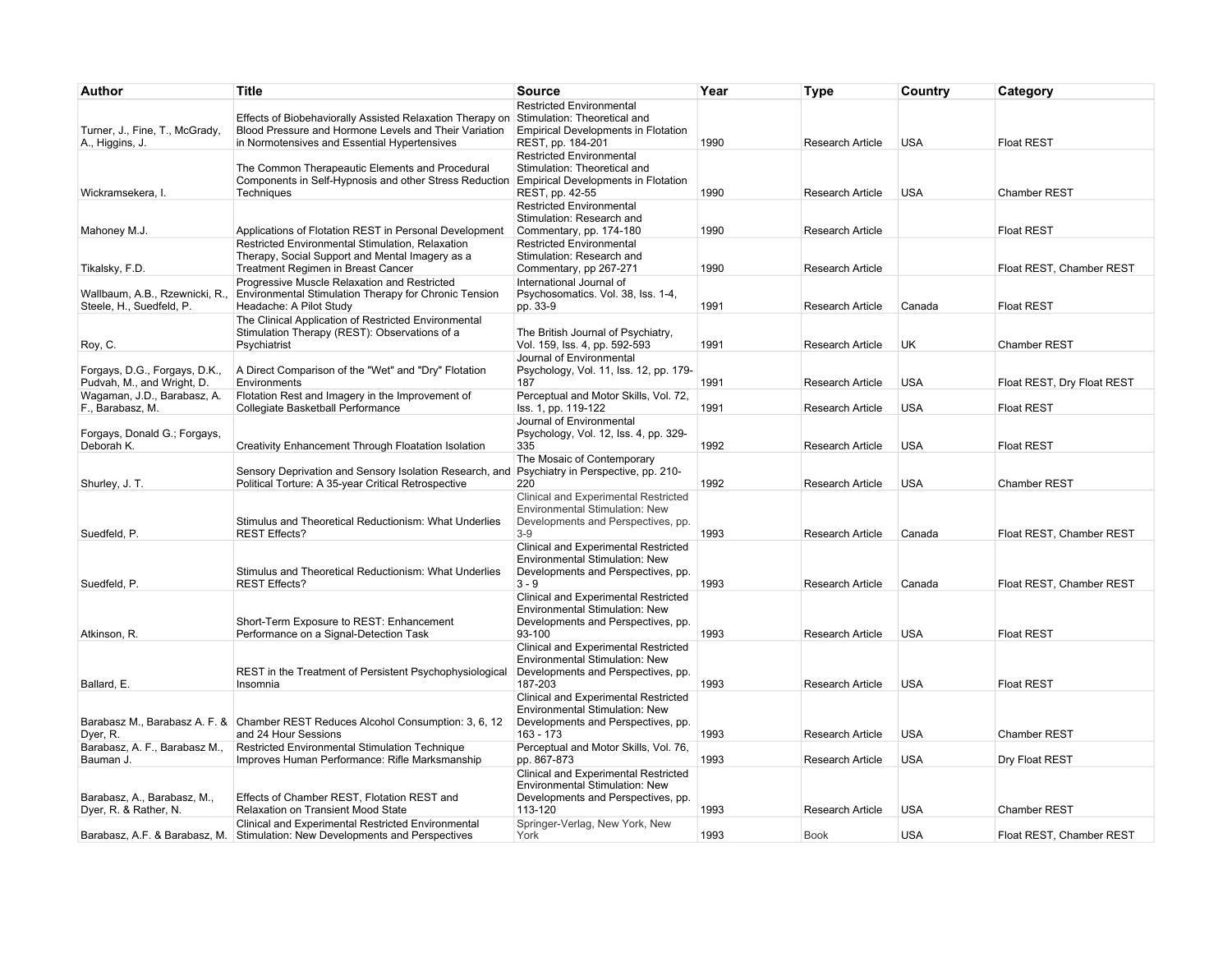| Author                                            | <b>Title</b>                                                                                                                                                  | <b>Source</b>                                                                                                                  | Year | Type                    | Country    | Category                   |
|---------------------------------------------------|---------------------------------------------------------------------------------------------------------------------------------------------------------------|--------------------------------------------------------------------------------------------------------------------------------|------|-------------------------|------------|----------------------------|
|                                                   | REST: A Key Facilitator in the Treatment of Eating                                                                                                            | Clinical and Experimental Restricted<br>Environmental Stimulation: New<br>Developments and Perspectives, pp.                   |      |                         |            |                            |
| Barabasz, A.F. & Barabasz, M. Disorders           |                                                                                                                                                               | 121-125                                                                                                                        | 1993 | Research Article        | <b>USA</b> | <b>Chamber REST</b>        |
| Barabasz, A.F. & Barabasz, M. and REST            | Treatment of Trichotillomania and Smoking with Hypnosis                                                                                                       | Clinical and Experimental Restricted<br><b>Environmental Stimulation: New</b><br>Developments and Perspectives, pp.<br>145-155 | 1993 | <b>Research Article</b> | <b>USA</b> | <b>Chamber REST</b>        |
| Borrie R., Dana J., Perry S., &                   | Flotation REST, Physical Therapy and Psychological                                                                                                            | Clinical and Experimental Restricted<br>Environmental Stimulation: New<br>Developments and Perspectives, pp.                   |      |                         |            |                            |
| Friedman M.                                       | Intervention in the Treatment of Physical Disabilities                                                                                                        | 289-296<br>Clinical and Experimental Restricted<br><b>Environmental Stimulation: New</b><br>Developments and Perspectives, pp. | 1993 | Research Article        | <b>USA</b> | <b>Float REST</b>          |
| Brownfield, C.                                    | Slow REST or Fast Drugs: Meditation or Medication                                                                                                             | 101-111                                                                                                                        | 1993 | <b>Research Article</b> | <b>USA</b> | Float REST, Chamber REST   |
|                                                   | Psychological Comparisons of REST and Hypnosis:                                                                                                               | Clinical and Experimental Restricted<br>Environmental Stimulation: New<br>Developments and Perspectives, pp.                   |      |                         |            |                            |
| Crawford, H.                                      | Implications for Future Research<br>Motivational Factors in Alcohol Consumption: Extending                                                                    | 175-186<br>Clinical and Experimental Restricted<br>Environmental Stimulation: New<br>Developments and Perspectives, pp.        | 1993 | Research Article        | <b>USA</b> | <b>Float REST</b>          |
| DiRito, D.                                        | Hull's Model                                                                                                                                                  | 157-162                                                                                                                        | 1993 | Research Article        | <b>USA</b> | Float REST, Chamber REST   |
| Dyer, R., Barabasz, A. F. &<br>Barabasz, M.       | Twenty-Four Hours of Chamber REST Produces Specific<br>Food Aversions in Obese Females                                                                        | Clinical and Experimental Restricted<br><b>Environmental Stimulation: New</b><br>Developments and Perspectives, pp.<br>127-144 | 1993 | Research Article        | <b>USA</b> | <b>Chamber REST</b>        |
| Fine, T., Mills, D. Turner, J.                    | Differential Effects of Wet and Dry Flotation REST on<br><b>EEG Frequency and Amplitude</b>                                                                   | Clinical and Experimental Restricted<br>Environmental Stimulation: New<br>Developments and Perspectives, pp.<br>205-213        | 1993 | Research Article        | <b>USA</b> | Float REST, Dry Float REST |
| Harrison, J. & Barabasz, A.                       | REST as a Treatment for Children with Autism                                                                                                                  | Clinical and Experimental Restricted<br>Environmental Stimulation: New<br>Developments and Perspectives, pp.<br>269-280        | 1993 | Research Article        | <b>USA</b> | <b>Chamber REST</b>        |
| Jessen W.                                         | The Effects of Consecutive Floats and Their Timing on                                                                                                         | Clinical and Experimental Restricted<br>Environmental Stimulation: New<br>Developments and Perspectives, pp.<br>281-288        | 1993 | <b>Research Article</b> | <b>USA</b> | <b>Float REST</b>          |
|                                                   | Premenstrual Syndrome<br>The Effects of Consecutive Floats and their Timing on                                                                                | Clinical and Experimental Restricted<br>Environmental Stimulation: New<br>Developments and Perspectives, pp.                   |      |                         |            |                            |
| Jessen, W. E.                                     | Premenstrual Syndrome                                                                                                                                         | 221-228                                                                                                                        | 1993 | Research Article        | <b>USA</b> | <b>Float REST</b>          |
| Koula, G., Kemp, J., Keane, K.,<br>and Belden, A. | Replication of a Clinical Outcome Study on a Hospital-<br>Based Stress Management and Behavioral Medicine<br>Program Utilizing Flotation REST and Biofeedback | Recent Research in Psychology:<br><b>Restricted Encironmental</b><br>Stimulation, pp. 202-209                                  | 1993 | Research Article        | <b>USA</b> | <b>Float REST</b>          |
| McAlenay, P. & Barabasz, A.                       | Effects of Flotation REST and Visual Imagery on Athletic<br>Performance: Tennis                                                                               | Clinical and Experimental Restricted<br>Environmental Stimulation: New<br>Developments and Perspectives, pp.<br>79-86          | 1993 | <b>Research Article</b> | <b>USA</b> | <b>Float REST</b>          |
| Ruzyla-Smith, P. & Barabasz,                      | Effects of Flotation REST on the Immune Response: T-                                                                                                          | Clinical and Experimental Restricted<br>Environmental Stimulation: New<br>Developments and Perspectives, pp.                   |      |                         |            |                            |
| Α.                                                | Cells, B-Cells, Helper and Suppressor Cells<br>Relaxed and Alert: Patterns of T-Wave Amplitude and                                                            | 223-238<br>Clinical and Experimental Restricted<br>Environmental Stimulation: New<br>Developments and Perspectives, pp.        | 1993 | Research Article        | <b>USA</b> | <b>Float REST</b>          |
| Steel, G.                                         | Heart Rate in a REST Environment                                                                                                                              | 249-260                                                                                                                        | 1993 | Research Article        | <b>USA</b> | <b>Float REST</b>          |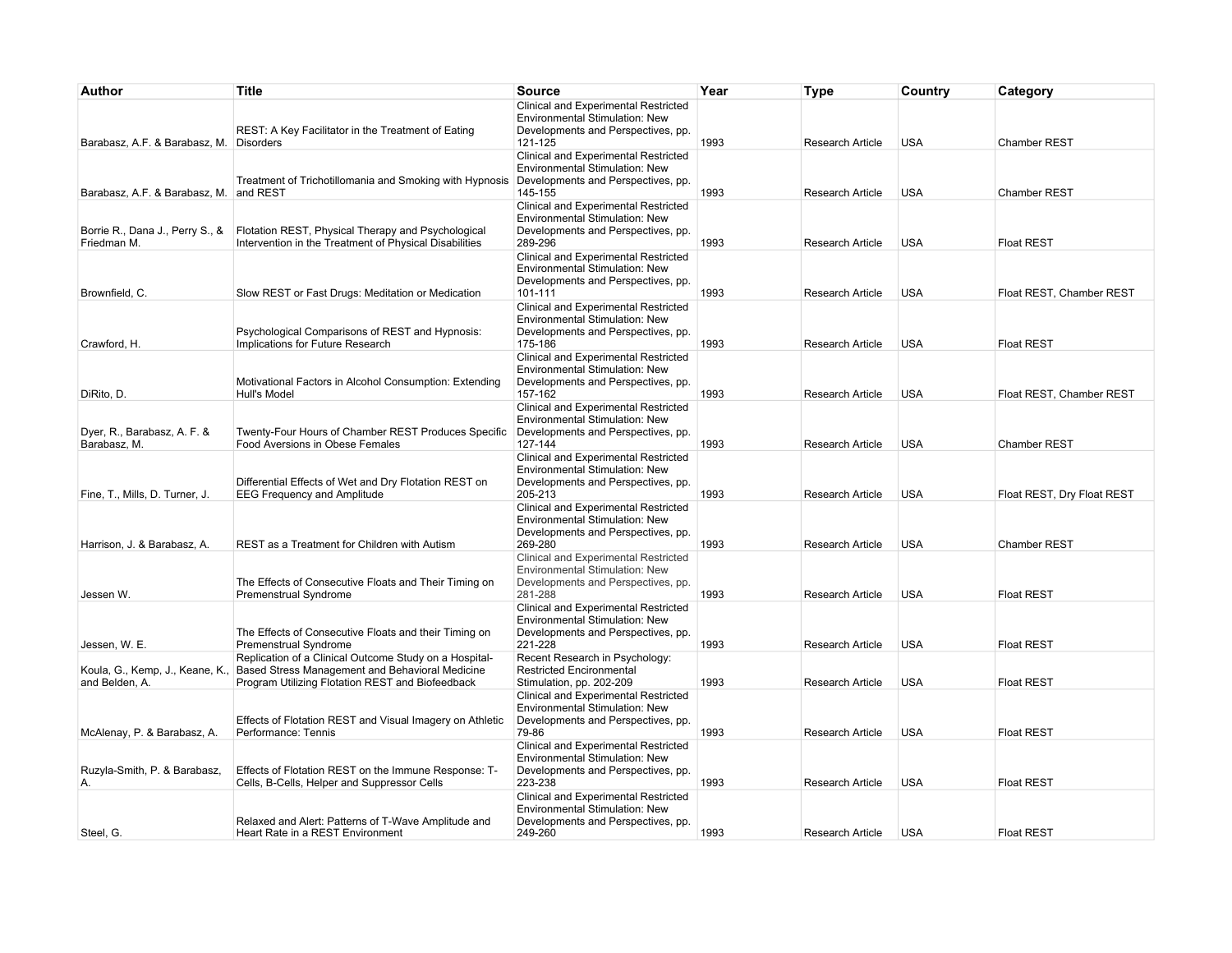| Author                                                                           | <b>Title</b>                                                                                                                                                          | <b>Source</b>                                                                                                                   | Year | Type                    | Country    | Category                 |
|----------------------------------------------------------------------------------|-----------------------------------------------------------------------------------------------------------------------------------------------------------------------|---------------------------------------------------------------------------------------------------------------------------------|------|-------------------------|------------|--------------------------|
| C., Fine, T.                                                                     | Turner, J., DeLeon, A., Gibson, Effects of Flotation REST on Range Motion, Grip Strength<br>and Pain in Rheumatoid Arthritis                                          | Clinical and Experimental Restricted<br><b>Environmental Stimulation: New</b><br>Developments and Perspectives, pp.<br>297-306  | 1993 | Research Article        | <b>USA</b> | <b>Float REST</b>        |
| Turner, J., Fine, T.                                                             | The Physiological Effects of Flotation REST                                                                                                                           | Clinical and Experimental Restricted<br>Environmental Stimulation: New<br>Developments and Perspectives, pp.<br>215-222         | 1993 | Research Article        | <b>USA</b> | <b>Float REST</b>        |
| Turner, J., Gerard, W., Hyland,<br>J., Nieland, P., Fine, T.                     | Effects of Wet and Dry Floatation on Blood Pressure and<br>Plasma Cortisol                                                                                            | Clinical and Experimental Restricted<br>Environmental Stimulation: New<br>Developments and Perspectives, pp.<br>239-248         | 1993 | Research Article        | <b>USA</b> | <b>Float REST</b>        |
| .T.H.                                                                            | Turner, J., Shroeder, H. & Fine   A Method for Continuous Blood Sampling During Flotation<br>REST                                                                     | Clinical and Experimental Restricted<br>Environmental Stimulation: New<br>Developments and Perspectives, pp.<br>261-267         | 1993 | Research Article        | <b>USA</b> | <b>Float REST</b>        |
| Wagaman, J. & Barabasz, A.                                                       | Flotation REST and Imagery in the Improvement of<br>Collegiate Athletic Performance: Basketball                                                                       | Clinical and Experimental Restricted<br>Environmental Stimulation: New<br>Developments and Perspectives, pp.<br>87-92           | 1993 | Research Article        | <b>USA</b> | <b>Float REST</b>        |
| Wickramasekera, I.                                                               | A Model of the Common "Active Ingredient" in Stress<br><b>Reduction Techniques</b>                                                                                    | Clinical and Experimental Restricted<br>Environmental Stimulation: New<br>Developments and Perspectives, pp.<br>59-73           | 1993 | Research Article        | <b>USA</b> | Float REST, Chamber REST |
| Mee, S.                                                                          | A Neo-Dissociation Conceptualization of REST                                                                                                                          | Clinical and Experimental Restricted<br><b>Environmental Stimulation: New</b><br>Developments and Perspectives, pp.<br>$1 - 16$ | 1993 | <b>Research Article</b> |            | <b>Chamber REST</b>      |
| Suedfeld, P., Steel, G.,<br>Wallbaum, A., Bluck, S.,<br>Livesey, N., Capozzi, L. | Psychology Explaining the Effects of Stimulus Restriction:<br>Testing the Dynamic Hemispheric Asymmetry Hypothesis<br>A Controlled Investigation of Right Hemispheric | Journal of Environmental<br>Psychology, Vol. 1994, Iss. 14, pp.<br>87-100                                                       | 1994 | <b>Research Article</b> | Canada     | Chamber REST             |
| Raab, J., & Gruzelier, J.                                                        | Processing Enhancement After Restricted Environmental<br>Stimulation (REST) with Flotation                                                                            | Psychological Medicine, Vol. 24, Iss.<br>10, pp. 457-462                                                                        | 1994 | Research Article        | UK         | <b>Float REST</b>        |
| Forgays, D.G and Forgays, D.<br>Κ.                                               | The Use of Flotation Isolation to Modify Important Type A<br>Components in Young Adults                                                                               | Journal of Environmental<br>Psychology, Vol. 14, Iss. 1, pp. 47-55   1994                                                       |      | Research Article        | <b>USA</b> | <b>Float REST</b>        |
| Schulz, P. and Kaspar, C.                                                        | Neuroendocrine and Psychological Effects of Restricted<br>Environmental Stimulation in a Flotation Tank<br>Restricted Environmental Stimulation (REST) to Enhance     | Biological Psychology, Vol. 37, Iss. 2,<br>pp. 161-175                                                                          | 1994 | <b>Research Article</b> | <b>USA</b> | <b>Float REST</b>        |
| Walker, W. R., Freeman, R. F.,<br>Christensen, D. K.                             | Cognitive Behavioral Treatment for Obsessive<br>Compulsive Disorder with Schizotypal Personality<br>Disorder                                                          | Behavior Therapy Vol. 25, Iss. 4, pp.<br>709-719                                                                                | 1994 | <b>Research Article</b> | <b>USA</b> | Chamber REST             |
| Suedfeld, P. & Eich, E.                                                          | Autobiographical Memory and Affect Under Conditions of<br><b>Reduced Environmental Stimulation</b>                                                                    | Journal of Environmental<br>Psychology, Vol. 15, Iss. 4, pp. 321-<br>326                                                        | 1995 | Research Article        | Canada     | <b>Float REST</b>        |
| Sakata, S., Shinohara, J., Hori,<br>Τ.                                           | Enhancement of Randomness by Flotation REST<br>(Restricted Environmental Stimulation Technique)                                                                       | Perceptual and Motor Skills, Vol. 80<br>Iss. 3 (Pt 1), pp. 999-1010                                                             | 1995 | Research Article        | Japan      | <b>Float REST</b>        |
| Fine, T.H.; McCormick, B.A.;<br>Shefransky, D.O.; and Turner,<br>J.W.            | Effects of Restricted Environmental Stimulation Therapy<br>on Cortisol, Pain, and Indices of Inflammation in<br><b>Rheumatoid Arthritics</b>                          | Medical College of Ohio, Department<br>of Psychiatry and Department of<br>Physiology.                                           | 1997 | <b>Dissertation</b>     | <b>USA</b> | <b>Float REST</b>        |
| Richardson, S.                                                                   | Imagery, Progressive Muscle Relaxation and Restricted<br><b>Enviromental Stimulation: Enhancing Rowing Ergometer</b><br>Performance Through Floatation REST           | University of British Columbia<br>Department of Psychology                                                                      | 1998 | Thesis                  | Canada     | <b>Float REST</b>        |
| Suedfeld, P., Borrie, R.A.                                                       | Health and Therapeutic Applications of Chamber and<br>Floatation Restricted Environmental Stimulation Therapy<br>(REST)                                               | Psychology and Health, Vol. 14, pp.<br>545-566                                                                                  | 1999 | <b>Research Article</b> | Canada     | <b>Float REST</b>        |
| Ying, S., Peicheng, H.                                                           | The Origin and Status Quo of Flotation Therapy                                                                                                                        | Clinical Psychology Journal (China)<br>Vol. 1999, Iss. 7, pp. 248-252                                                           | 1999 | Research Article        | China      | <b>Float REST</b>        |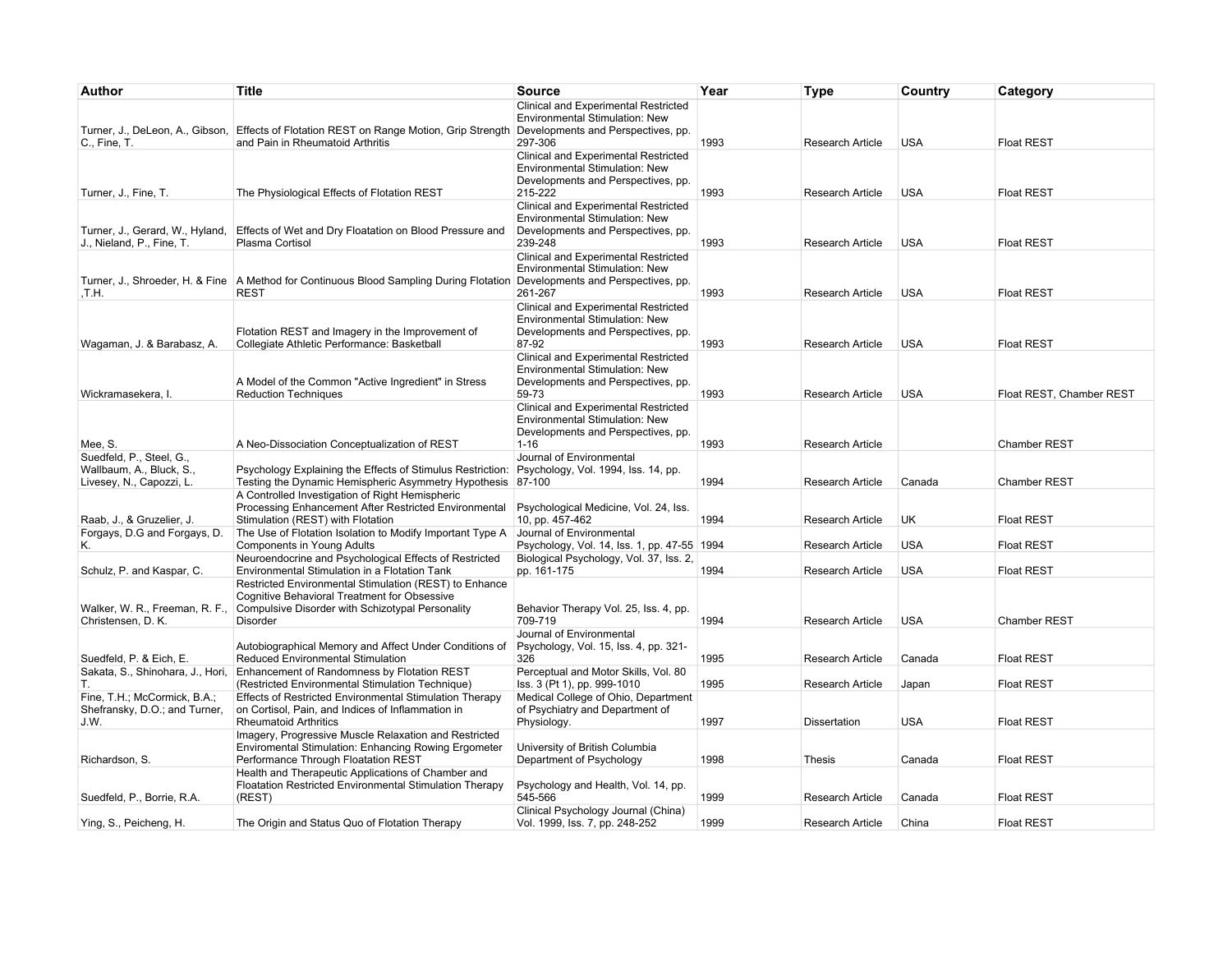| <b>Title</b>                                                                                                                                                    | <b>Source</b>                                                                                                                                                                                                                                                                                                                                                                                                                                                                                                                                                                                                                                                                                                                                                                                                                                                                                                                                                                                                                                                                                                                                                                                                                                                                          | Year                                                                                                                                                                                                                                                                                                                                                                                                                                         | <b>Type</b>                                                  | Country                                                                                                                                                                                                       | Category                                                                               |
|-----------------------------------------------------------------------------------------------------------------------------------------------------------------|----------------------------------------------------------------------------------------------------------------------------------------------------------------------------------------------------------------------------------------------------------------------------------------------------------------------------------------------------------------------------------------------------------------------------------------------------------------------------------------------------------------------------------------------------------------------------------------------------------------------------------------------------------------------------------------------------------------------------------------------------------------------------------------------------------------------------------------------------------------------------------------------------------------------------------------------------------------------------------------------------------------------------------------------------------------------------------------------------------------------------------------------------------------------------------------------------------------------------------------------------------------------------------------|----------------------------------------------------------------------------------------------------------------------------------------------------------------------------------------------------------------------------------------------------------------------------------------------------------------------------------------------------------------------------------------------------------------------------------------------|--------------------------------------------------------------|---------------------------------------------------------------------------------------------------------------------------------------------------------------------------------------------------------------|----------------------------------------------------------------------------------------|
| A Study on Polysomnographic Observations and                                                                                                                    | Psychiatry and Clinical<br>Neurosciences, Vol, 53, Iss. 2, pp.<br>129-131                                                                                                                                                                                                                                                                                                                                                                                                                                                                                                                                                                                                                                                                                                                                                                                                                                                                                                                                                                                                                                                                                                                                                                                                              | 1999                                                                                                                                                                                                                                                                                                                                                                                                                                         | <b>Research Article</b>                                      |                                                                                                                                                                                                               | <b>Float REST</b>                                                                      |
| Primary Process in Competitive Archery Performance:                                                                                                             | Journal of Applied Sports Psychology                                                                                                                                                                                                                                                                                                                                                                                                                                                                                                                                                                                                                                                                                                                                                                                                                                                                                                                                                                                                                                                                                                                                                                                                                                                   |                                                                                                                                                                                                                                                                                                                                                                                                                                              |                                                              |                                                                                                                                                                                                               | <b>Float REST</b>                                                                      |
| A Pilot Study to Evaluate the Effects of Floatation Spa                                                                                                         | Complementary Therapies in                                                                                                                                                                                                                                                                                                                                                                                                                                                                                                                                                                                                                                                                                                                                                                                                                                                                                                                                                                                                                                                                                                                                                                                                                                                             |                                                                                                                                                                                                                                                                                                                                                                                                                                              |                                                              |                                                                                                                                                                                                               | <b>Float REST</b>                                                                      |
| Flotation Therapy in Treatment of Patients with Primary                                                                                                         | Clinical Psychology Journal (China)                                                                                                                                                                                                                                                                                                                                                                                                                                                                                                                                                                                                                                                                                                                                                                                                                                                                                                                                                                                                                                                                                                                                                                                                                                                    |                                                                                                                                                                                                                                                                                                                                                                                                                                              |                                                              |                                                                                                                                                                                                               | <b>Float REST</b>                                                                      |
|                                                                                                                                                                 | Chinese Journal of Convalescent                                                                                                                                                                                                                                                                                                                                                                                                                                                                                                                                                                                                                                                                                                                                                                                                                                                                                                                                                                                                                                                                                                                                                                                                                                                        |                                                                                                                                                                                                                                                                                                                                                                                                                                              |                                                              |                                                                                                                                                                                                               | <b>Float REST</b>                                                                      |
|                                                                                                                                                                 | Psychiatry and Clinical                                                                                                                                                                                                                                                                                                                                                                                                                                                                                                                                                                                                                                                                                                                                                                                                                                                                                                                                                                                                                                                                                                                                                                                                                                                                |                                                                                                                                                                                                                                                                                                                                                                                                                                              |                                                              |                                                                                                                                                                                                               |                                                                                        |
| <b>Activities During Sensory Deprivation</b>                                                                                                                    | 191-192                                                                                                                                                                                                                                                                                                                                                                                                                                                                                                                                                                                                                                                                                                                                                                                                                                                                                                                                                                                                                                                                                                                                                                                                                                                                                | 2001                                                                                                                                                                                                                                                                                                                                                                                                                                         | <b>Research Article</b>                                      | Japan                                                                                                                                                                                                         | <b>Float REST</b>                                                                      |
| Effects of Flotation-REST on Muscle Tension Pain                                                                                                                | Vol, 6, Iss. 4, pp. 181-189                                                                                                                                                                                                                                                                                                                                                                                                                                                                                                                                                                                                                                                                                                                                                                                                                                                                                                                                                                                                                                                                                                                                                                                                                                                            | 2001                                                                                                                                                                                                                                                                                                                                                                                                                                         | <b>Research Article</b>                                      | Sweden                                                                                                                                                                                                        | <b>Float REST</b>                                                                      |
| Setting and Previous Experience of Altered States of                                                                                                            | Imagination, Cognition, and                                                                                                                                                                                                                                                                                                                                                                                                                                                                                                                                                                                                                                                                                                                                                                                                                                                                                                                                                                                                                                                                                                                                                                                                                                                            |                                                                                                                                                                                                                                                                                                                                                                                                                                              |                                                              |                                                                                                                                                                                                               |                                                                                        |
|                                                                                                                                                                 |                                                                                                                                                                                                                                                                                                                                                                                                                                                                                                                                                                                                                                                                                                                                                                                                                                                                                                                                                                                                                                                                                                                                                                                                                                                                                        |                                                                                                                                                                                                                                                                                                                                                                                                                                              |                                                              |                                                                                                                                                                                                               | <b>Float REST</b>                                                                      |
| for Acute Non-specific Low Back Pain. A Case Report                                                                                                             | Journal of Oseopathic Medicine, Vol.<br>4, lss. 1, pp. 25-30                                                                                                                                                                                                                                                                                                                                                                                                                                                                                                                                                                                                                                                                                                                                                                                                                                                                                                                                                                                                                                                                                                                                                                                                                           | 2001                                                                                                                                                                                                                                                                                                                                                                                                                                         | <b>Research Article</b>                                      | <b>USA</b>                                                                                                                                                                                                    | <b>Float REST</b>                                                                      |
| <b>Environmental Stimulation</b>                                                                                                                                | Vancouver, British Columbia                                                                                                                                                                                                                                                                                                                                                                                                                                                                                                                                                                                                                                                                                                                                                                                                                                                                                                                                                                                                                                                                                                                                                                                                                                                            | 2003                                                                                                                                                                                                                                                                                                                                                                                                                                         | <b>Dissertation</b>                                          | Canada                                                                                                                                                                                                        | <b>Chamber REST</b>                                                                    |
| <b>Function of University Students</b>                                                                                                                          | Chinese Journal of Clinical<br>Rehabilitation, Vol.7, No. 21                                                                                                                                                                                                                                                                                                                                                                                                                                                                                                                                                                                                                                                                                                                                                                                                                                                                                                                                                                                                                                                                                                                                                                                                                           | 2003                                                                                                                                                                                                                                                                                                                                                                                                                                         | <b>Research Article</b>                                      | China                                                                                                                                                                                                         | <b>Float REST</b>                                                                      |
|                                                                                                                                                                 | Chinese Mental Health Journal, Vol.                                                                                                                                                                                                                                                                                                                                                                                                                                                                                                                                                                                                                                                                                                                                                                                                                                                                                                                                                                                                                                                                                                                                                                                                                                                    |                                                                                                                                                                                                                                                                                                                                                                                                                                              |                                                              |                                                                                                                                                                                                               |                                                                                        |
| The Experience of Flotation-REST (Restricted                                                                                                                    |                                                                                                                                                                                                                                                                                                                                                                                                                                                                                                                                                                                                                                                                                                                                                                                                                                                                                                                                                                                                                                                                                                                                                                                                                                                                                        |                                                                                                                                                                                                                                                                                                                                                                                                                                              |                                                              |                                                                                                                                                                                                               | <b>Float REST</b>                                                                      |
| Creativity, Subjective Stress and Pain                                                                                                                          | Sweden                                                                                                                                                                                                                                                                                                                                                                                                                                                                                                                                                                                                                                                                                                                                                                                                                                                                                                                                                                                                                                                                                                                                                                                                                                                                                 | 2003                                                                                                                                                                                                                                                                                                                                                                                                                                         | <b>Dissertation</b>                                          | Sweden                                                                                                                                                                                                        | <b>Float REST</b>                                                                      |
| Increased Well-being and Reduced Pain                                                                                                                           | 05.11.2003                                                                                                                                                                                                                                                                                                                                                                                                                                                                                                                                                                                                                                                                                                                                                                                                                                                                                                                                                                                                                                                                                                                                                                                                                                                                             | 2003                                                                                                                                                                                                                                                                                                                                                                                                                                         | <b>Research Article</b>                                      | Sweden                                                                                                                                                                                                        | <b>Float REST</b>                                                                      |
| From a Phenomenological Perspective                                                                                                                             | Iss. 6, pp. 1-20                                                                                                                                                                                                                                                                                                                                                                                                                                                                                                                                                                                                                                                                                                                                                                                                                                                                                                                                                                                                                                                                                                                                                                                                                                                                       | 2003                                                                                                                                                                                                                                                                                                                                                                                                                                         | <b>Research Article</b>                                      | Sweden                                                                                                                                                                                                        | <b>Alternative Wellness</b>                                                            |
| Effects of Flotation Therapy on Relaxation and Mental<br>State                                                                                                  | Chinese Medical Journal, Vol. 117,<br>Iss. 10, pp. 1579-1581                                                                                                                                                                                                                                                                                                                                                                                                                                                                                                                                                                                                                                                                                                                                                                                                                                                                                                                                                                                                                                                                                                                                                                                                                           | 2004                                                                                                                                                                                                                                                                                                                                                                                                                                         | <b>Research Article</b>                                      | China                                                                                                                                                                                                         | <b>Float REST</b>                                                                      |
| Effects of Flotation-REST (Restricted Environmental<br>Stimulation Technique) on Stress Related Muscle Pain:                                                    | Pain Research and Mangement, Vol.                                                                                                                                                                                                                                                                                                                                                                                                                                                                                                                                                                                                                                                                                                                                                                                                                                                                                                                                                                                                                                                                                                                                                                                                                                                      |                                                                                                                                                                                                                                                                                                                                                                                                                                              |                                                              |                                                                                                                                                                                                               |                                                                                        |
| Flotation Restricted Environmental Stimulation Therapy                                                                                                          | Psychology and Health, June, 2005,                                                                                                                                                                                                                                                                                                                                                                                                                                                                                                                                                                                                                                                                                                                                                                                                                                                                                                                                                                                                                                                                                                                                                                                                                                                     |                                                                                                                                                                                                                                                                                                                                                                                                                                              |                                                              |                                                                                                                                                                                                               | <b>Float REST</b>                                                                      |
|                                                                                                                                                                 | 20, pp. 405-412                                                                                                                                                                                                                                                                                                                                                                                                                                                                                                                                                                                                                                                                                                                                                                                                                                                                                                                                                                                                                                                                                                                                                                                                                                                                        | 2005                                                                                                                                                                                                                                                                                                                                                                                                                                         | <b>Research Article</b>                                      | The Netherlands                                                                                                                                                                                               | <b>Float REST</b>                                                                      |
| Eliciting the Relaxation Response with Help of Flotation-<br>in Patients with Stress Related Ailments                                                           | International Journal of Stress<br>Management, Vol, 13, pp. 154-175                                                                                                                                                                                                                                                                                                                                                                                                                                                                                                                                                                                                                                                                                                                                                                                                                                                                                                                                                                                                                                                                                                                                                                                                                    | 2006                                                                                                                                                                                                                                                                                                                                                                                                                                         | <b>Research Article</b>                                      | Sweden                                                                                                                                                                                                        | <b>Float REST</b>                                                                      |
| Case Studies on Fibromyalgia and Burn-out Depression<br>Using Psychotherapy in Combination with Flotation-<br>REST: Personality Development and Increased Well- | Imagination, Cognition and<br>Personality, Vol. 26, Iss. 3, pp. 259-                                                                                                                                                                                                                                                                                                                                                                                                                                                                                                                                                                                                                                                                                                                                                                                                                                                                                                                                                                                                                                                                                                                                                                                                                   |                                                                                                                                                                                                                                                                                                                                                                                                                                              |                                                              |                                                                                                                                                                                                               |                                                                                        |
|                                                                                                                                                                 |                                                                                                                                                                                                                                                                                                                                                                                                                                                                                                                                                                                                                                                                                                                                                                                                                                                                                                                                                                                                                                                                                                                                                                                                                                                                                        |                                                                                                                                                                                                                                                                                                                                                                                                                                              |                                                              |                                                                                                                                                                                                               | <b>Float REST</b>                                                                      |
| Influence by Flotation-REST (Restricted Environmental<br>Stimulation Technique) Upon Wellbeing in Patients with                                                 | Karlstad                                                                                                                                                                                                                                                                                                                                                                                                                                                                                                                                                                                                                                                                                                                                                                                                                                                                                                                                                                                                                                                                                                                                                                                                                                                                               |                                                                                                                                                                                                                                                                                                                                                                                                                                              |                                                              |                                                                                                                                                                                                               |                                                                                        |
| <b>Stress Related Ailments</b>                                                                                                                                  | University, Karlstad, Sweden                                                                                                                                                                                                                                                                                                                                                                                                                                                                                                                                                                                                                                                                                                                                                                                                                                                                                                                                                                                                                                                                                                                                                                                                                                                           | 2007                                                                                                                                                                                                                                                                                                                                                                                                                                         | <b>Dissertation</b>                                          | Sweden                                                                                                                                                                                                        | <b>Float REST</b>                                                                      |
| Flotation Sessions More Effective than 12 Sessions?                                                                                                             | Personality and Behaviour, Vol. 35,<br>pp. 143-156                                                                                                                                                                                                                                                                                                                                                                                                                                                                                                                                                                                                                                                                                                                                                                                                                                                                                                                                                                                                                                                                                                                                                                                                                                     | 2007                                                                                                                                                                                                                                                                                                                                                                                                                                         | Research Article                                             | Sweden                                                                                                                                                                                                        | <b>Float REST</b>                                                                      |
| Floating Effective for Stress and Pain, Research<br>Suggests                                                                                                    | Science Daily, Iss Nov. 6, 2007                                                                                                                                                                                                                                                                                                                                                                                                                                                                                                                                                                                                                                                                                                                                                                                                                                                                                                                                                                                                                                                                                                                                                                                                                                                        | 2007                                                                                                                                                                                                                                                                                                                                                                                                                                         | Research Article                                             | Sweden                                                                                                                                                                                                        | <b>Float REST</b>                                                                      |
|                                                                                                                                                                 | Subjective Experiences under Sensory Deprivation<br><b>Effects of Flotation REST</b><br>Treatment on Patients with Osteoarthritis<br>Hypertension<br>Observation of patients with primary hypertension treated<br>by spring water floating therapy in Lintong<br>Quantitative Characteristics of Alpha and Theta EEG<br>The Experience of Floatation-REST as a Function of<br>Consciousness<br>Pain Management in Osteopathic Medicine: The Efficacy<br>of Flotation REST as an Adjunct to Spinal Manipulation<br>Auditory Signal Detection in Various Levels of Restricted<br>The Influence of Flotation Therapy on the Immune<br>Attention Promotion Effect of Flotation Therapy<br>Environmental Stimultation Technique): Consciousness,<br>Relaxation in a Floatation Tank Brings Peace and Quiet,<br>New Age: Exploration of Outlook-On-Life Frameworks<br>What Makes the Difference in Therapy, Attention-<br>Placebo, or the Relaxation Response?<br>Dierendonck, D. & Nijenhuis, J. (REST) as a Stress-Management Tool; A meta-analysis<br>REST (Restricted Environmental Stimulation Technique)<br>being<br>Bending and Mending the Neurosignature. Frameworks of<br>Effects of REST(Restricted Environmental Stimulation<br>technique) on Stress Related Muscle Pain: Are 33 | Vol. 11, Iss. 2, pp. 194-209<br>Medicine, Vol. 7, Iss. 4, pp. 235-238<br>Vol. 2000, Iss. 14, pp. 414-416<br>Medicine, 2001-06<br>Neurosciences, Vol. 55, Iss. 3, pp.<br>Pain Research and Management,<br>Personality, Iss. 20, pp. 161-178<br>University of British Columbia,<br>10, pp. 669-671<br>Göteborgs University, Göteborg,<br>The Swedish Research Council<br>Mental Health, Religion, & Culture,<br>10, Iss. 4, pp. 201-209<br>271 | 1999<br>1999<br>2000<br>2001<br>2001<br>2003<br>2005<br>2007 | <b>Research Article</b><br>Research Article<br><b>Research Article</b><br><b>Research Article</b><br><b>Research Article</b><br><b>Research Article</b><br><b>Research Article</b><br><b>Research Article</b> | Japan<br>Sweden<br><b>USA</b><br>China<br>China<br>Sweden<br>China<br>Sweden<br>Sweden |